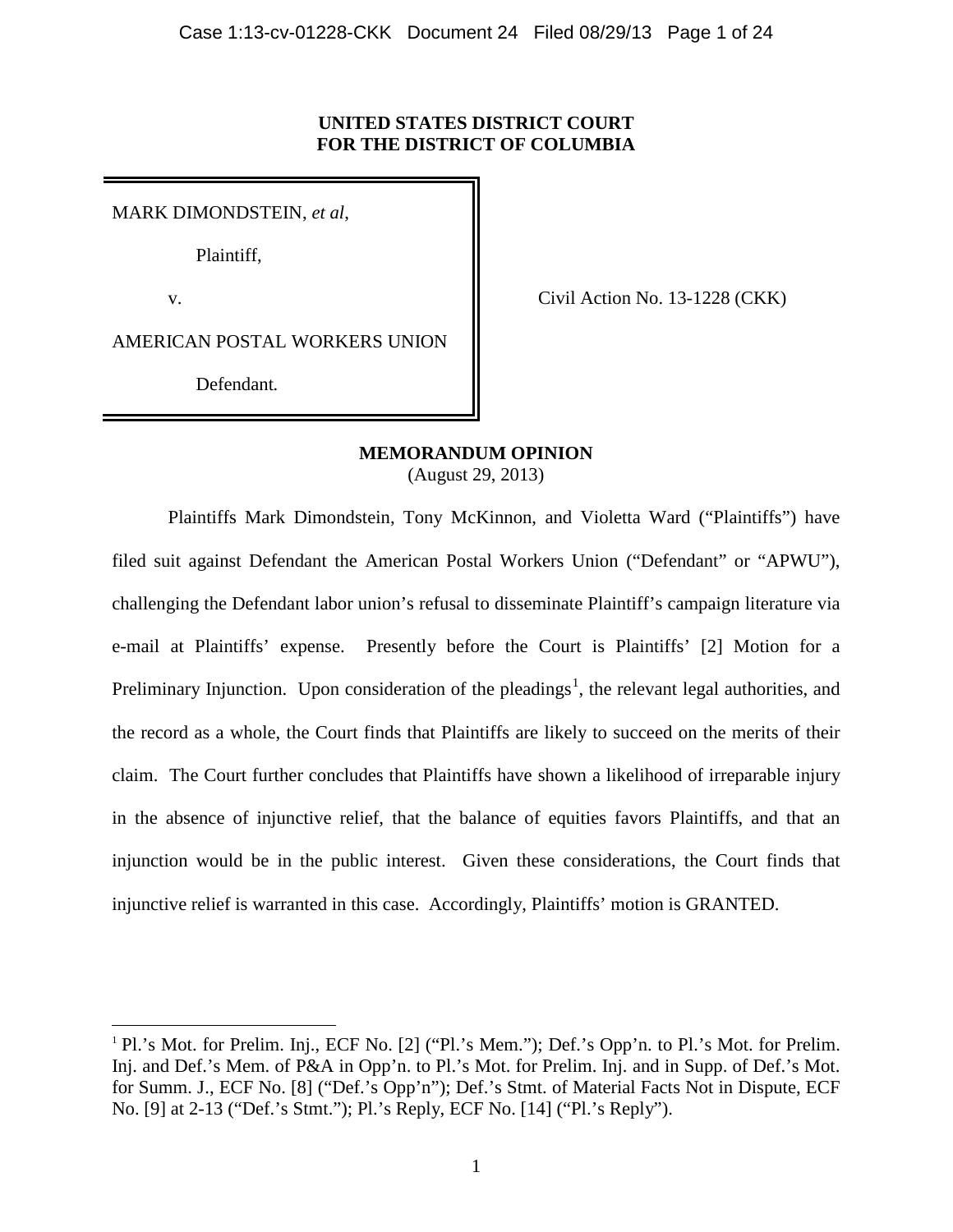## **I. BACKGROUND**

## A. Factual Background

Plaintiffs Mark Dimondstein, Tony McKinnon, and Violetta Ward are members of Defendant American Postal Workers Union, who are running for the offices of President, Industrial Relations Director, and Secretary-Treasurer, respectively, in an election this fall. Pl.'s Mem. at 1. Together, the three Plaintiffs are members of a candidate slate, which they have called "APWU Members First Team." *Id.* The ballots for this fall's APWU election will be sent out to the union membership on September 12 and 13, 2013. Def.'s Stmt. ¶ 3.

As part of their pre-election campaign efforts, Plaintiffs seek to send their campaign literature to the union membership via e-mail, at their own cost. Pl.'s Mem. at 1.Plaintiffs have already employed or plan to employ traditional methods of campaigning, such as personal interactions at postal sites around the country or postal mailings of campaign literature to union members. *Id.* However, because such forms of campaigning are expensive, with each postal mailing potentially costing candidates more than \$100,000, Plaintiffs seek to use the additional, and substantially less expensive, avenue of e-mail to communicate with union voters. *Id.*

Defendant APWU has approximately 193,000 members. Def.'s Opp'n. at 2. Of these members, approximately 41,000 are retirees. *Id*. Defendant maintains a database with information about its members using a software system called iMIS. *Id.* The iMIS database contains e-mail addresses for a portion of Defendant's members, which have been collected in several ways. First, Members attending conferences, meetings, seminars, or conventions are sometimes asked for their e-mail addresses as part of the process of registration. *Id.* at 3. In addition, starting in approximately 2008, the sign-up form for Defendant union, known as an 1187 form, was changed to allow new enrollees the option of providing their e-mail addresses. *Id.* Finally, members are permitted to go to the members-only portion of the APWU webpage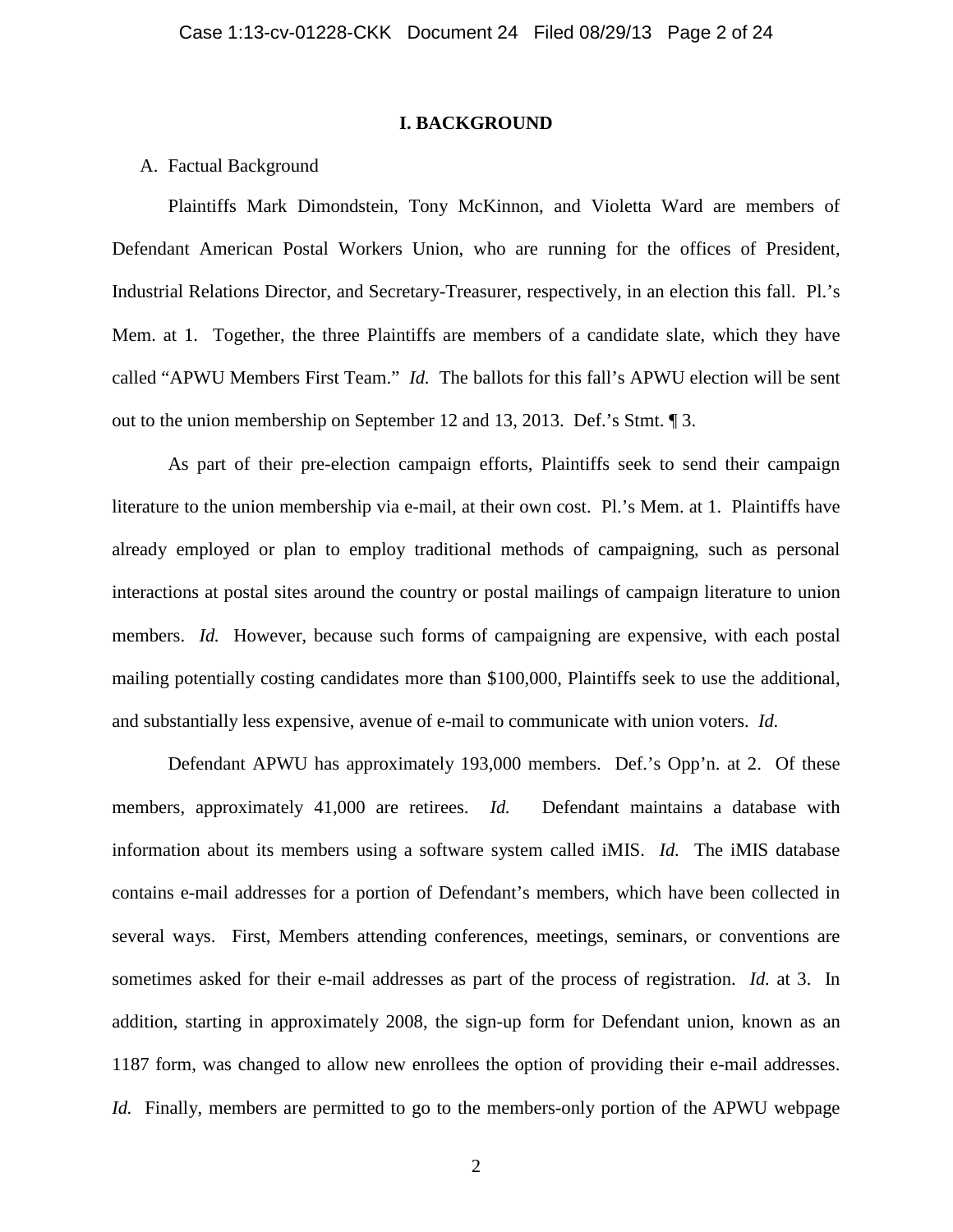## Case 1:13-cv-01228-CKK Document 24 Filed 08/29/13 Page 3 of 24

and add their e-mail addresses to their member profile. Def.'s Stmt. ¶ 9. In total, the APWU iMIS database contains approximately 27,000 e-mail addresses. *Id.* ¶ 6.

While the APWU contends that it does not use the 27,000 e-mail addresses in the iMIS database to communicate with members, *id.* ¶ 8, in the past, Defendant has used this database to populate two separate lists, which *are* used for e-mail outreach. *Id.* ¶¶ 19, 23-24. First, in 2006, the APWU created the APWU e-Team, an e-mail list of members, family members, and supporters of the union. *Id.*  $\llbracket \llbracket$  12-14. The members of this list receive weekly legislative updates from Defendant's Legislative Department that are designed to generate interest and action in support of APWU's legislative positions. *Id.* Individuals can sign up to be on the e-Team through the APWU web page or by filling out a paper form. *Id.* ¶¶ 18. In addition, as stated by Myke Reid, the former Legislative Director of the APWU, the iMIS database of member addresses has been used on at least one occasion to populate the e-Team list. *Id.*, Reid Decl. ¶ 6. Currently, the e-Team has approximately 21,000 members. *Id.* ¶ 21.

The other form of e-mail outreach used by Defendant involves communications with retired union members. The APWU Retiree Department maintains an e-mail list for roughly 3,800 of the approximately 41,000 retired members of the union. *Id.* ¶ 22. The Retiree Department sends a weekly e-mail to these members – known as the "Friday Alert" – that is prepared by the Alliance for Retired Americans, an organization separate from Defendant. *Id.* According to Defendant, this retiree list is not formally connected to the iMIS database. *Id.* Nevertheless, as with the e-Team list, the iMIS database has been used to populate the retiree email list. *Id.* ¶¶ 23-24. In February 2013, the Retiree Department received approximately 5,000 e-mail addresses from iMIS and then had its contractor remove duplicate e-mail addresses. *Id.* ¶ 23. In addition, in April 2013, the APWU IT Department created a list of e-mail addresses for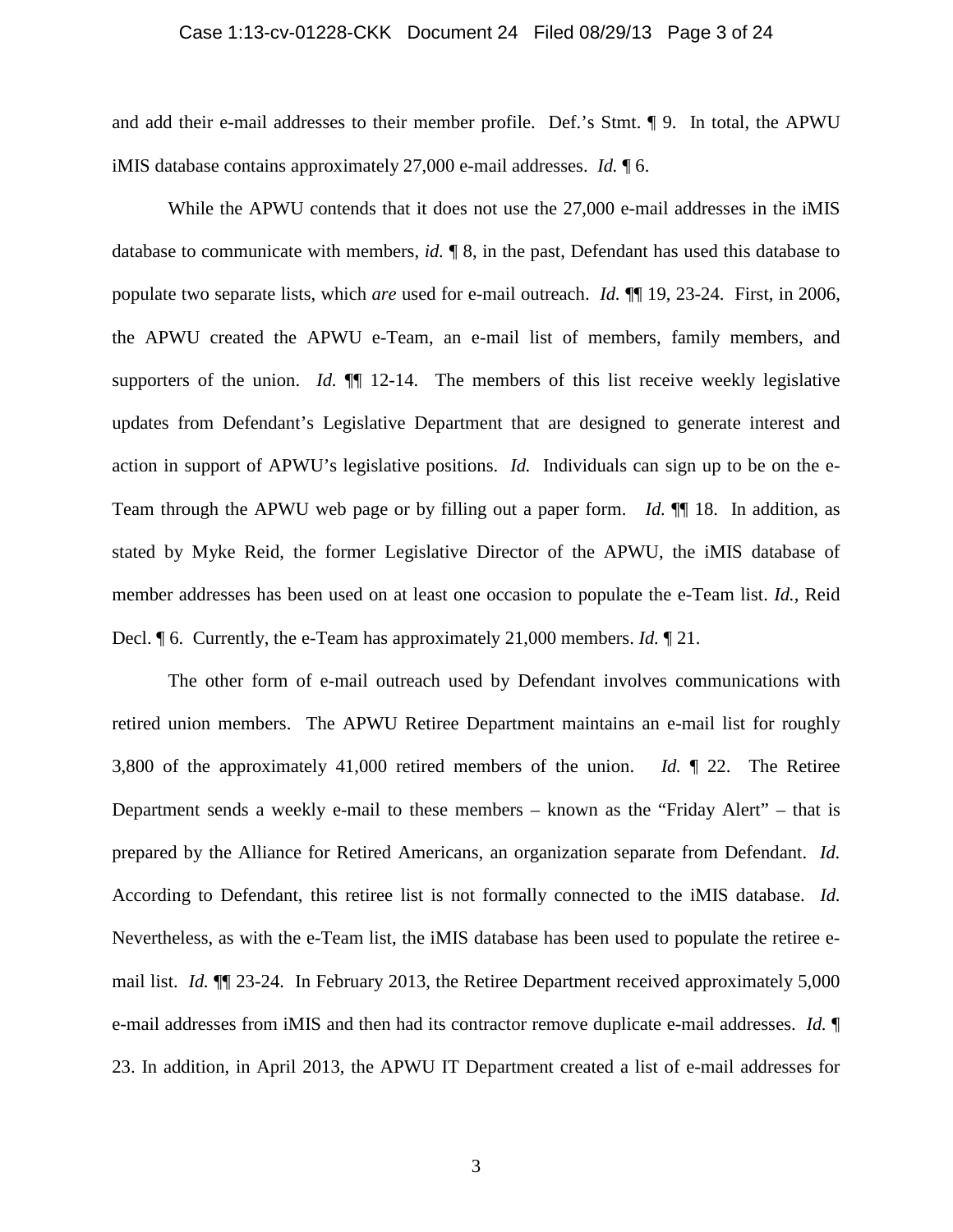## Case 1:13-cv-01228-CKK Document 24 Filed 08/29/13 Page 4 of 24

2,435 APWU members who had agreed to accept an incentive for voluntary early retirement. *Id.* ¶ 24.

# B. Procedural History

On July 2, 2013, Plaintiff Dimondstein sent Defendant a request to use the member email addresses in the union's possession to send campaign literature for himself and the rest of his candidate slate at Plaintiffs' expense. *Id.*  $\parallel$  47. Dimondstein also asked Defendant for information about how the e-mail addresses could be divided into separate categories of membership, as he sought to send different campaign communications to members in specific geographic or job categories. Pl.'s Mem. at 2.

On July 15, 2013, Anthony Turner, the Chairperson for Defendant's Election Committee responded to Plaintiff Dimondstein's letter stating that "it is not the policy of the APWU to provide the e-mail address of members." Def.'s Stmt., Decl. of Elizabeth Powell, Exhibit T (Letter from Anthony Turner to Mark Dimondstein). Subsequently, on July 19, 2013, Plaintiff Dimondstein sent an appeal to the APWU's Election Appeals Committee. Pl.'s Mem. at 2. Through its general counsel, Defendant in a July 19, 2013 e-mail informed Plaintiffs' counsel that Defendant was unwilling to comply with Plaintiffs' request. *Id.*, Affidavit of Paul Alan Levy, Exhibit J (E-mail exchange between Paul Alan Levy and Darryl Anderson)

On August 9, 2013, Plaintiffs filed suit in this Court against Defendant alleging that the APWU violated section 401(c) of the Labor Management Reporting and Disclosure Act of 1959 ("LMRDA"), 29 U.S.C. § 481(c), by refusing Plaintiffs' request to distribute campaign literature, at Plaintiffs' expense, via e-mail to APWU members. Plaintiffs simultaneously sought a preliminary injunction compelling the union to send Plaintiffs' campaign literature, at Plaintiffs' expense, to union members by e-mail prior to this fall's union election. As noted, the ballots in this fall's election will be mailed on September 12 and 13, 2013. Def.'s Stmt. ¶ 3.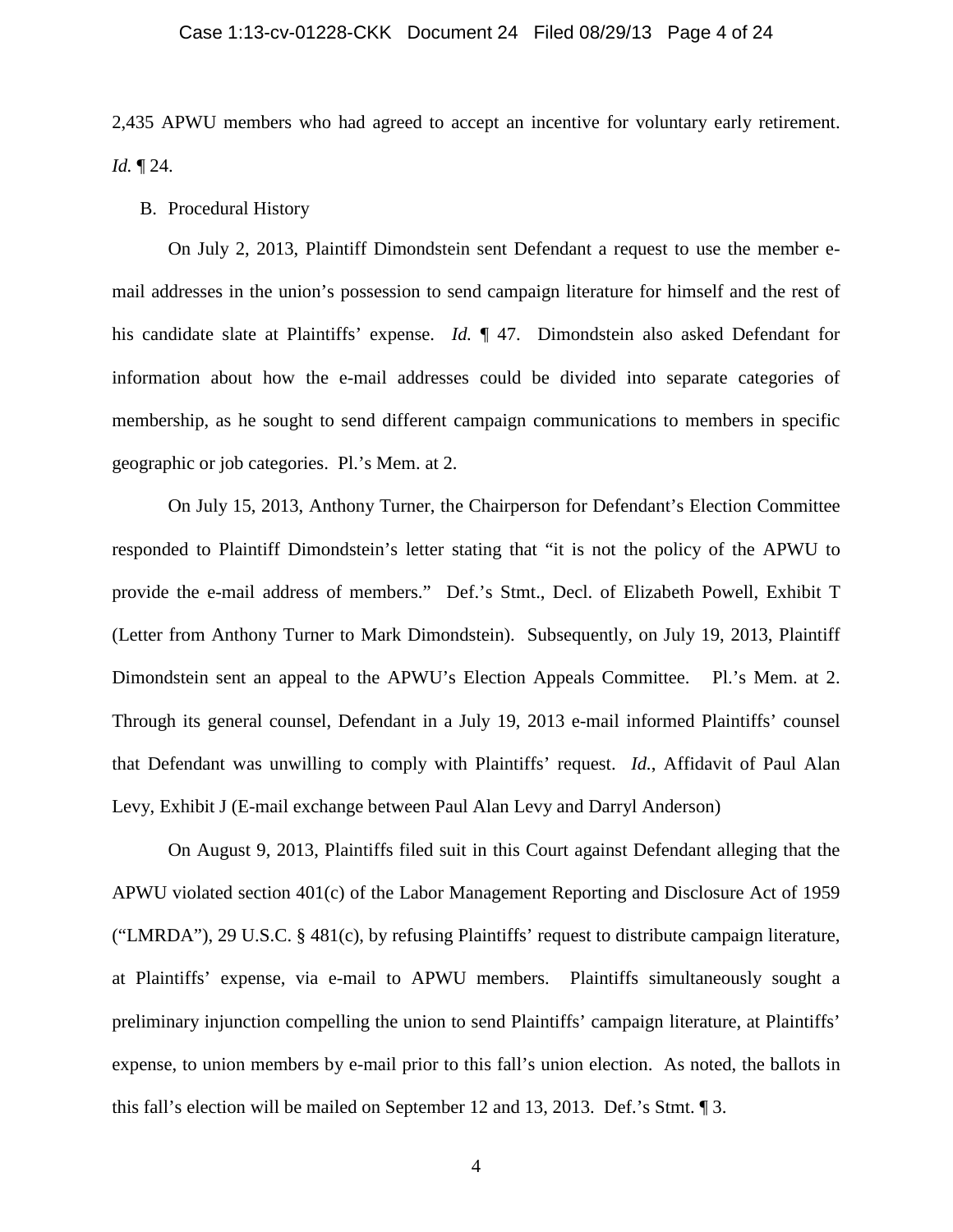## Case 1:13-cv-01228-CKK Document 24 Filed 08/29/13 Page 5 of 24

On August 13, 2013, the Court held an on-the-record conference call with counsel for both parties. During this call, Plaintiffs' counsel stated that Plaintiffs were willing to pay any and all costs associated with e-mail distribution of their candidate communications, including expenses due to a third party contractor chosen by Defendant to coordinate the mailing. Transcript of Aug. 13, 2013 Conference Call at 19:9-16. In addition, Defendant's counsel, although noting his reluctance to discuss technical issues, stated his belief that compiling a list of e-mail addresses from the iMIS database would not prove particularly time-consuming. *Id.* at 6:17-20. The parties' counsel further indicated that because of the fast-approaching date for sending out ballots, a decision as to Plaintiff's [2] Motion for a Preliminary Injunction would be required by the beginning of September 2013. *Id.* at 6:20-25, 25:4-6.

### **II. LEGAL STANDARD**

A temporary restraining order or preliminary injunction is "an extraordinary remedy that may only be awarded upon a clear showing that the plaintiff is entitled to such relief." *Winter v. Natural Res. Def. Council, Inc.*, 555 U.S. 7, 22 (2008). A plaintiff seeking a preliminary injunction must establish that (1) it is likely to succeed on the merits, (2) it is likely to suffer irreparable harm in the absence of preliminary relief, (3) the balance of the equities tips in its favor, and (4) an injunction would be in the public interest. *Id.* at 20.

Historically, these four factors have been evaluated on a "sliding scale" in this Circuit, such that a stronger showing on one factor could make up for a weaker showing on another. *See Davenport v. Int'l Bhd. of Teamsters,* 166 F.3d 356, 360–61 (D.C. Cir. 1999). Recently, the continued viability of that approach has been called into some doubt, as the United States Court of Appeals for the District of Columbia Circuit has suggested, without holding, that a likelihood of success on the merits is an independent, free-standing requirement for a preliminary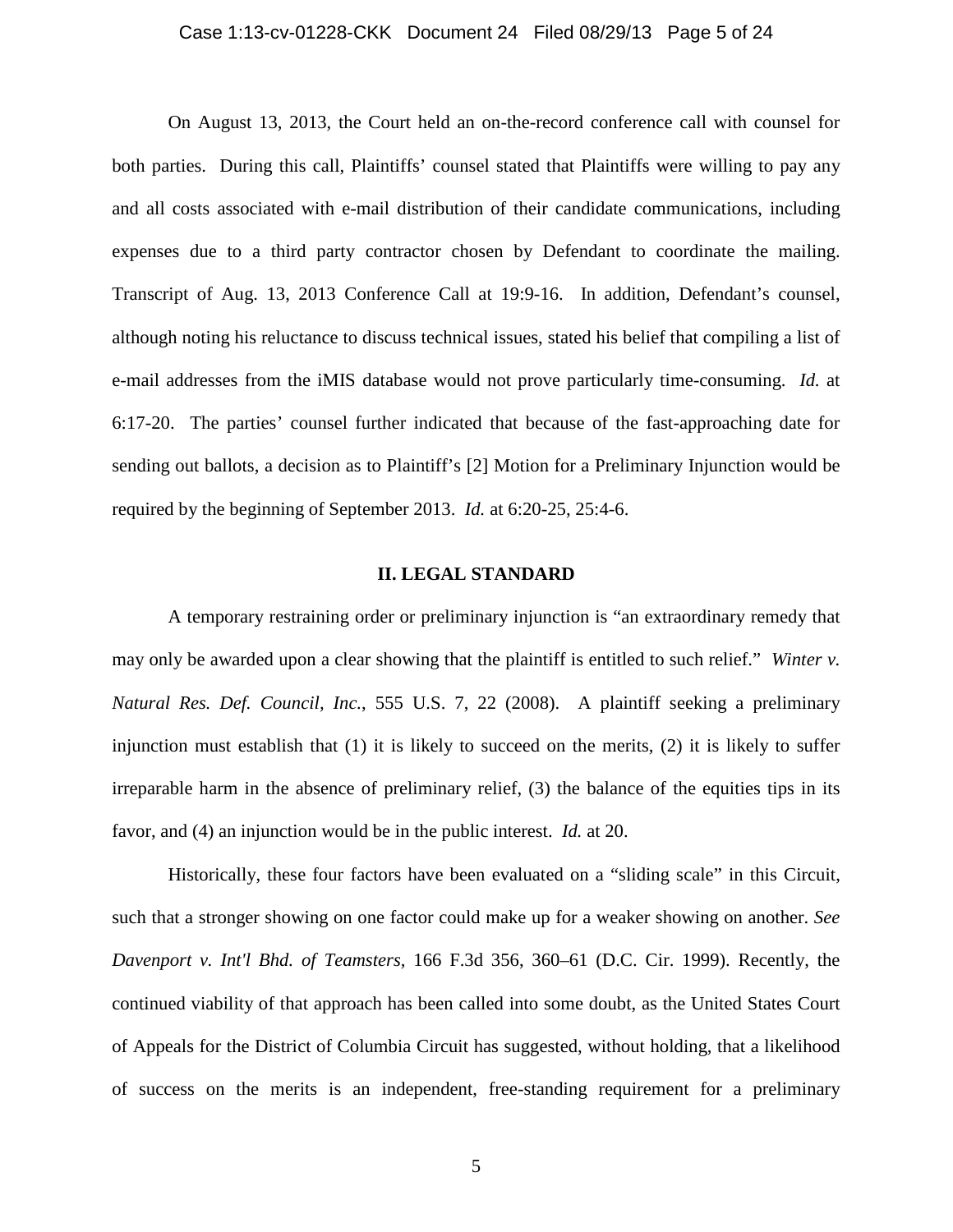injunction. *See Sherley v. Sebelius,* 644 F.3d 388, 392–93 (D.C. Cir. 2011); *Davis v. Pension Benefit Guar. Corp.,* 571 F.3d 1288, 1292 (D.C. Cir. 2009). However, because Plaintiffs here have shown a clear likelihood of success on the merits and have satisfied the other requirements for a preliminary injunction, the Court need not resolve this issue.

## **III. DISCUSSION**

A. Likelihood of Success on the Merits

Plaintiffs argue that they are likely to succeed on the merits of their claim that section 401(c) of the Labor Management Reporting and Disclosure Act of 1959 ("LMRDA"), 29 U.S.C. § 481(c), requires Defendant to comply with their request to distribute their campaign literature via e-mail. The Court agrees, concluding that Plaintiffs' request is reasonable under the circumstances, and that Defendant's reasons for opposing this request, although understandable, do not affect the reasonableness of the request. Accordingly, Plaintiffs are likely to succeed on the merits of their claim under section 401(c).

Title IV of the Labor Management Reporting and Disclosure Act , 29 U.S.C. §§ 481–483, regulates the procedures that labor unions must follow when conducting elections. Its purpose is to ensure "free and democratic" union elections. *Wirtz v. Hotel, Motel & Club Emp. Union, Local 6,* 391 U.S. 492, 496 (1968). Section 401(c) of the LMRDA provides, in relevant part, that:

Every national or international labor organization . . . shall be under a duty, enforceable at the suit of any bona fide candidate for office in such labor organization in the district court of the United States in which such labor organization maintains its principal office, *to comply with all reasonable requests of any candidate to distribute by mail or otherwise at the candidate's expense campaign literature in aid of such person's candidacy to all members in good standing of such labor organization . . .* .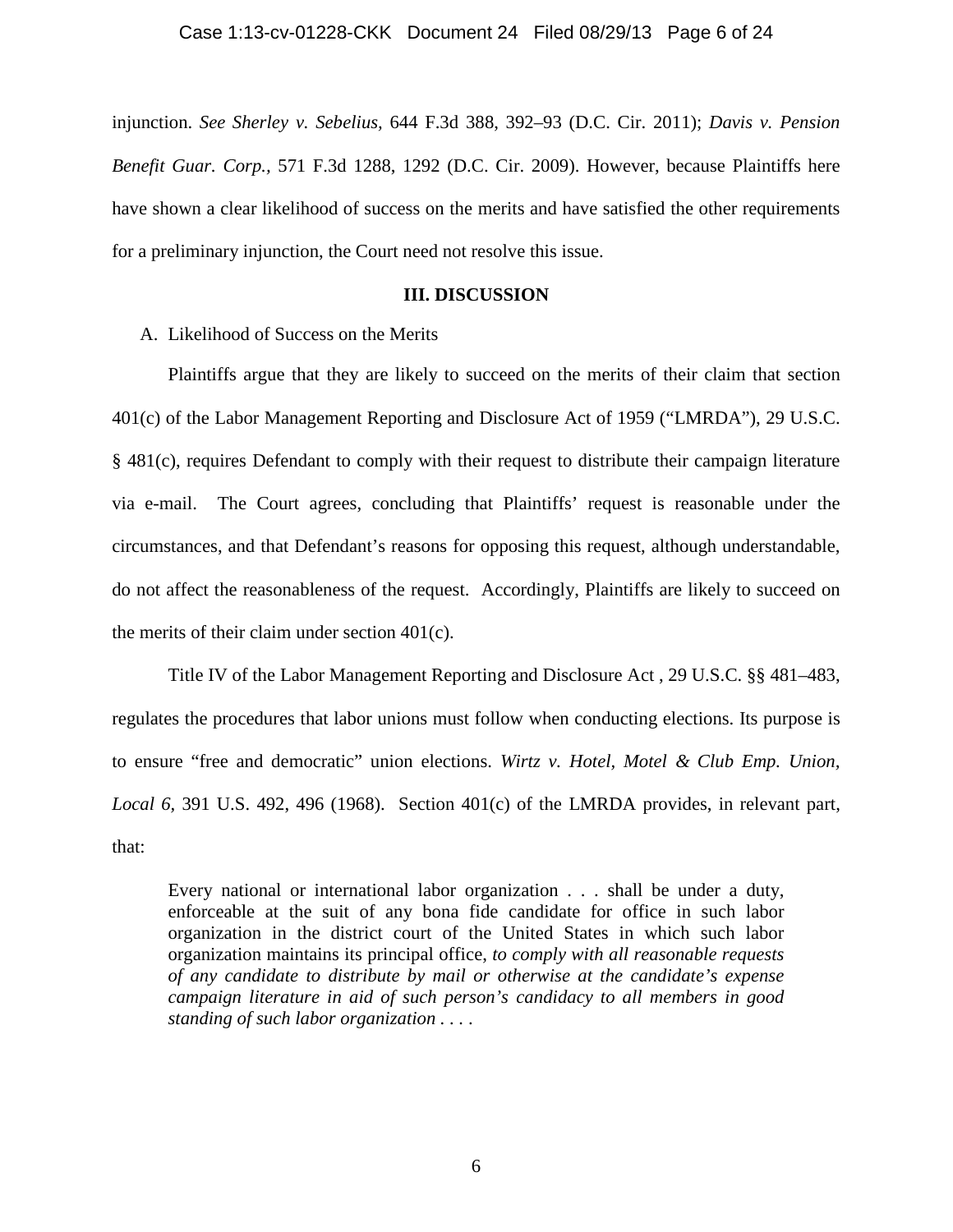### Case 1:13-cv-01228-CKK Document 24 Filed 08/29/13 Page 7 of 24

29 U.S.C. §481(c) (emphasis added). Relying on this provision, Plaintiffs request an order from this Court requiring Defendant to send out their candidate communications for the upcoming election, at Plaintiffs' expense, to the e-mail lists of members maintained by Defendant.

Whether section 401(c) requires unions to send out candidate communications via e-mail is a question of first impression. In spite of the rise of e-mail over the course of the past two decades, no court has thus far addressed the issue of whether the statutory phrase "mail or otherwise" should be read to encompass e-mail communications with union members. Recognizing the lack of precedent in this area and the lack of guidance from the text itself, in an effort to guide the Court's interpretation of this provision both parties point to a website maintained by the Office of Labor-Management Standards of the Department of Labor which provides answers to Frequently Asked Questions (FAQs) Concerning Union Officer Elections. *See* U.S. Department of Labor, Office of Labor-Management Standards (OLMS), Frequently Asked Questions (FAQs) Concerning Union Officer Elections, http://www.dol.gov/olms/regs/compliance/Electionsfaqgen.htm (last visited Aug. 29, 2013) [hereinafter "OLMS Union Officer Elections FAQ"]. Although the Court notes some skepticism about an FAQ website last updated more than six years ago, nevertheless, given the helpfulness of this document as well as the scarcity of other materials on the question raised by the parties, the Court adheres to the well-settled proposition that "the rulings, interpretations, and opinions of [the Administrator of a statute], while not controlling upon the courts by reason of their authority, do constitute a body of experience and informed judgment to which courts and litigants may properly resort for guidance." *Skidmore v. Swift & Co.*, 323 U.S. 134, 140 (1944). *See also Herman v. Local 305*, 214 F.3d 475, 480 (4th Cir. 2000) (noting that the Secretary of Labor has the "statutory duty to administer those provisions of the LMRDA pertaining to the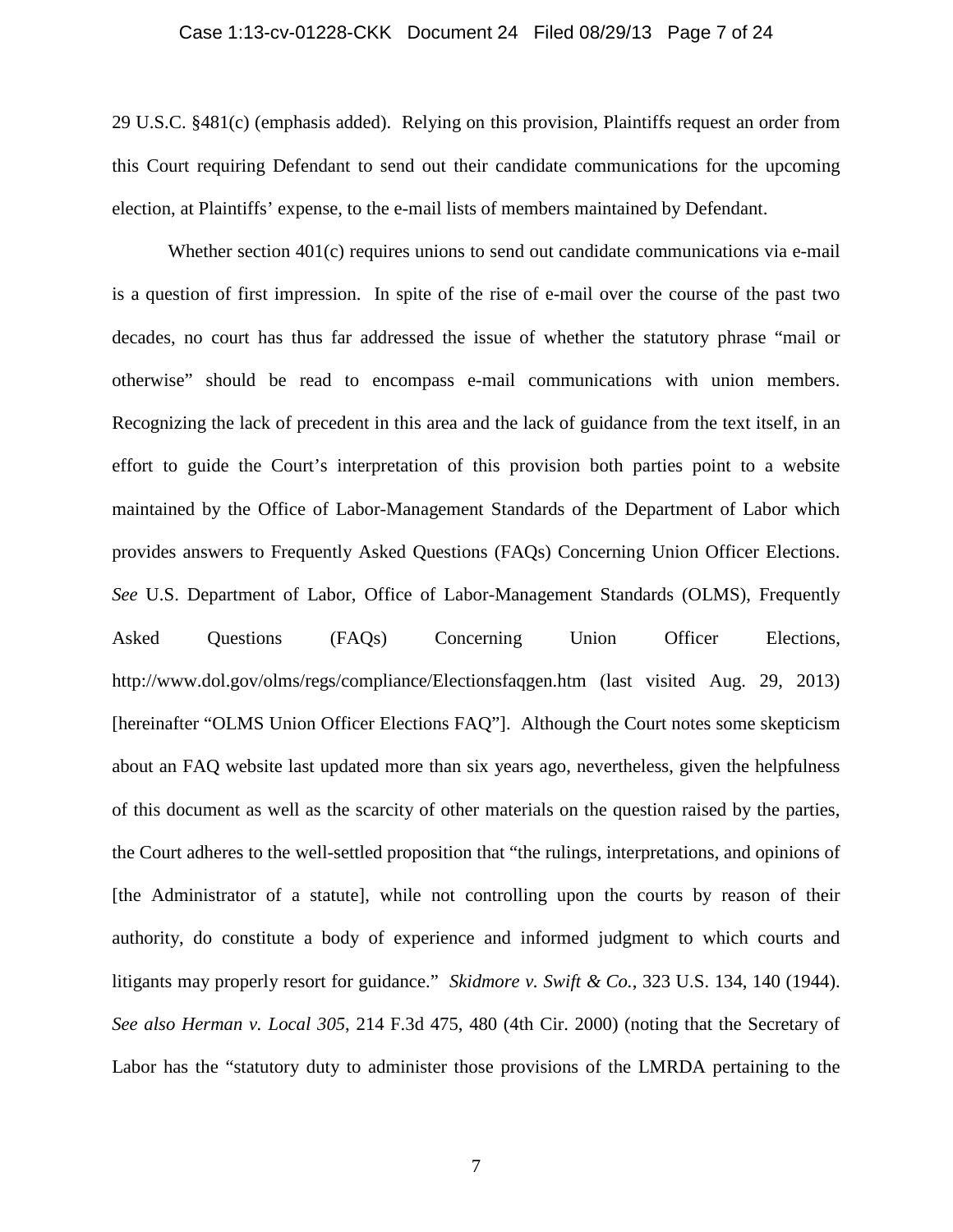### Case 1:13-cv-01228-CKK Document 24 Filed 08/29/13 Page 8 of 24

enforcement of §481"). When an agency issues guidance or an opinion on a statute under its purview, the agency's interpretation is entitled to respect by the courts to the extent that it is persuasive. *Skidmore*, 323 U.S. at 140. The persuasive power of agency guidance "depend[s] upon the thoroughness evident in its consideration, the validity of its reasoning, [and] its consistency with earlier and later pronouncements." *See Vance v. Ball State University*, 133 S.Ct. 2434, 2443 n.4 (quoting *Skidmore*, 323 U.S. at 140). As here, where a Court is called on to decide a question of first impression and the agency provides detailed answers that neither party has identified as inconsistent with other pronouncements, such materials prove particularly helpful.

Here, the Department of Labor materials describing the application of section  $401(c)$  to email, although not binding, provide aid in interpreting the statute and resolving the parties' dispute. In response to the question "Can a union be required to distribute a candidate's campaign literature to members via e-mail, as opposed to using their postal address?" the website states,

Other than by mail, there is no prescribed manner in which unions must distribute campaign literature. Likewise, unions are not required to provide candidates access to all methods of distribution that may be available to the union. Generally, if the candidate's request for an alternative method of distributing campaign literature is a reasonable one, the union is required to make the distribution. Accordingly, OLMS advises unions to comply with a candidate's reasonable request to distribute campaign literature to the membership through email if the union uses e-mail to disseminate information to its members.

OLMS Union Officer Elections FAQ. Both parties cite to this statement as support for their position, apparently recognizing its persuasive weight. Indeed, this agency language does help clarify the parties' dispute. As an initial matter, the Department of Labor materials help resolve the question of whether section 401(c) can *ever* be read to encompass requests to send candidate communications via e-mail. Plaintiffs contend that the term "mail" in the statutory clause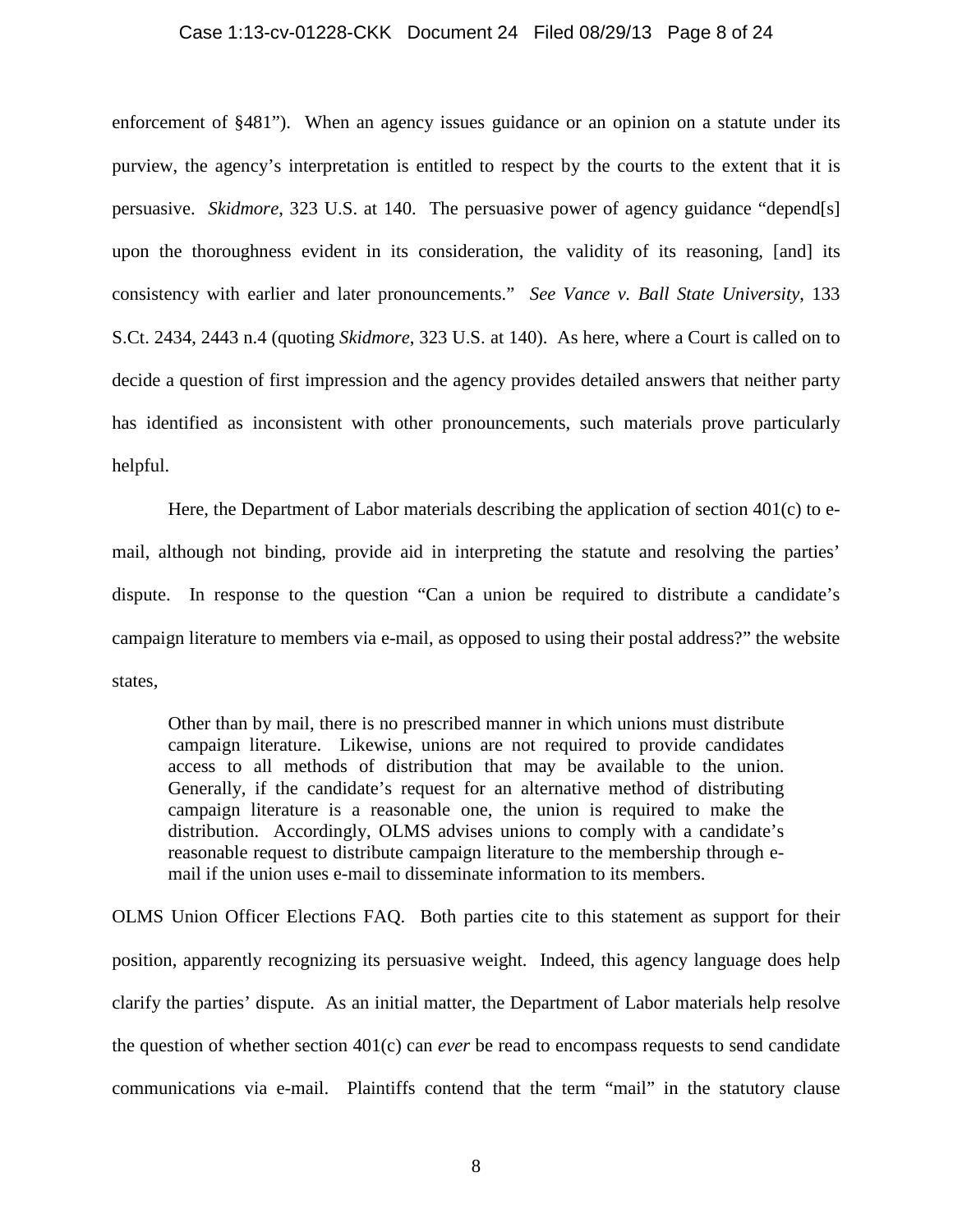## Case 1:13-cv-01228-CKK Document 24 Filed 08/29/13 Page 9 of 24

"distribute by mail or otherwise" should be read to include e-mail. Pls. Mem. at 5. In the alternative, they argue that "or otherwise" should be read to include communication via e-mail. *Id.* The Court need not resolve which of these textual arguments is correct, but notes that the Department of Labor guidance clearly views the statute as potentially applying to e-mail requests. According to the agency charged with administering the statute, there is no categorical bar on a candidate requesting e-mail distribution pursuant to section 401(c).

The Department of Labor materials also focus directly on the more pertinent question here – when is a union *required* to comply with a request to distribute candidate communications via e-mail. In support of its argument that section  $401(c)$  does not require it to acquiesce to Plaintiffs' request here, Defendant relies heavily on the statement that "unions are not required to provide candidates access to all methods of distribution that may be available to the union." OLMS Union Officer Elections FAQ. However, as Plaintiffs point out, the agency materials go on to state that "if the candidate's request for an alternative method of distributing campaign literature is a *reasonable* one, the union is *required* to make the distribution. Accordingly, OLMS advises unions to comply with a candidate's *reasonable* request to distribute campaign literature to the membership through e-mail if the union uses e-mail to disseminate information to its members." *Id.* (emphasis added).

Read as a whole, this guidance makes clear that while that there is no *per se* rule requiring unions to distribute via e-mail, a union must still abide by reasonable candidate requests to use alternative forms of distribution (such as e-mail) if the union uses these alternative forms to disseminate information to its members. Accordingly, pursuant to Department of Labor guidance, where a union itself uses e-mail to disseminate information to its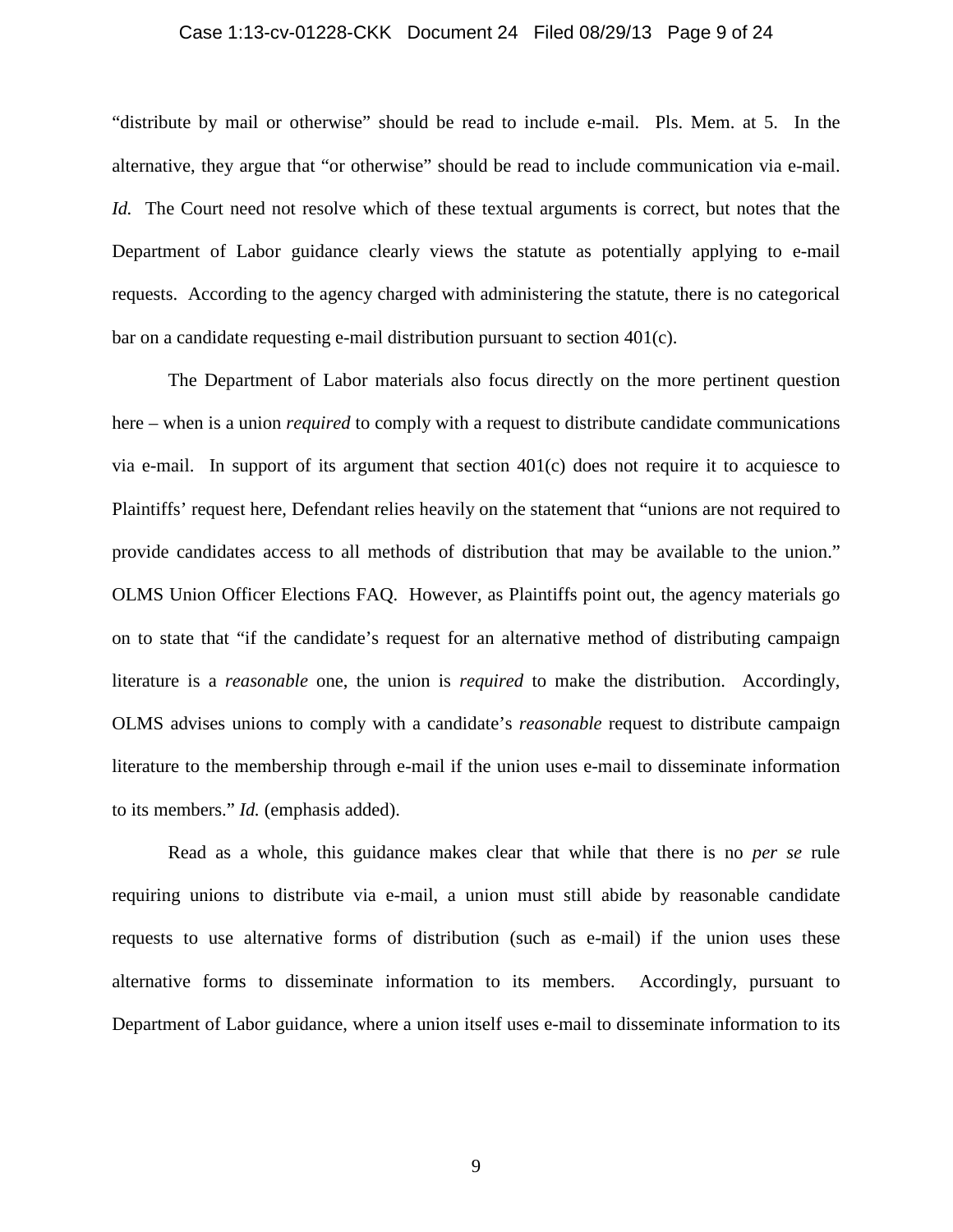### Case 1:13-cv-01228-CKK Document 24 Filed 08/29/13 Page 10 of 24

members, the touchstone of the statutory inquiry remains the reasonableness of the candidate's request.

This reasonableness analysis governs Plaintiffs' request here because Defendant uses email to disseminate information to its members. Although Defendant repeatedly claims that it does not use e-mail to communicate with its members, Def.'s Opp'n. at 3, 8, 14, the Court finds these contentions disingenuous. Various other statements in the record, many of which are actually made by Defendant, belie the assertion that Defendant does not disseminate information to its members via e-mail. Defendant makes much of the fact that it does not use the approximately 27,000 member e-mail addresses contained in the iMIS database to communicate with members. Def.'s Stmt.  $\sqrt{9}$  8. Yet the mere fact that Defendant does not send mass e-mails to all of the 27,000 e-mail addresses in its database does not show the absence of e-mail communication with members. Defendant has previously used its database of e-mail addresses to populate its two e-mail lists, managed by the Legislative and Retiree Departments. *Id.* ¶¶ 19, 23-24. Both of these lists, which have been drawn from Defendant's database of e-mail records, are frequently used to disseminate information to members. Indeed, members of the Retiree and Legislative lists receive e-mails on a *weekly* basis. *Id.* ¶¶ 14, 22. Similarly, members who sign up for meetings and conferences with Defendant receive communications, such as receipts, via email. *Id.* at ¶ 9. In light of this evidence, Defendant can hardly claim that it does not use e-mail to disseminate information to its members. Consequently, having made the decision to communicate with members via e-mail, under the Department of Labor guidance materials cited by both parties, Defendant must honor a reasonable request by Plaintiffs for e-mail distribution of candidate communications.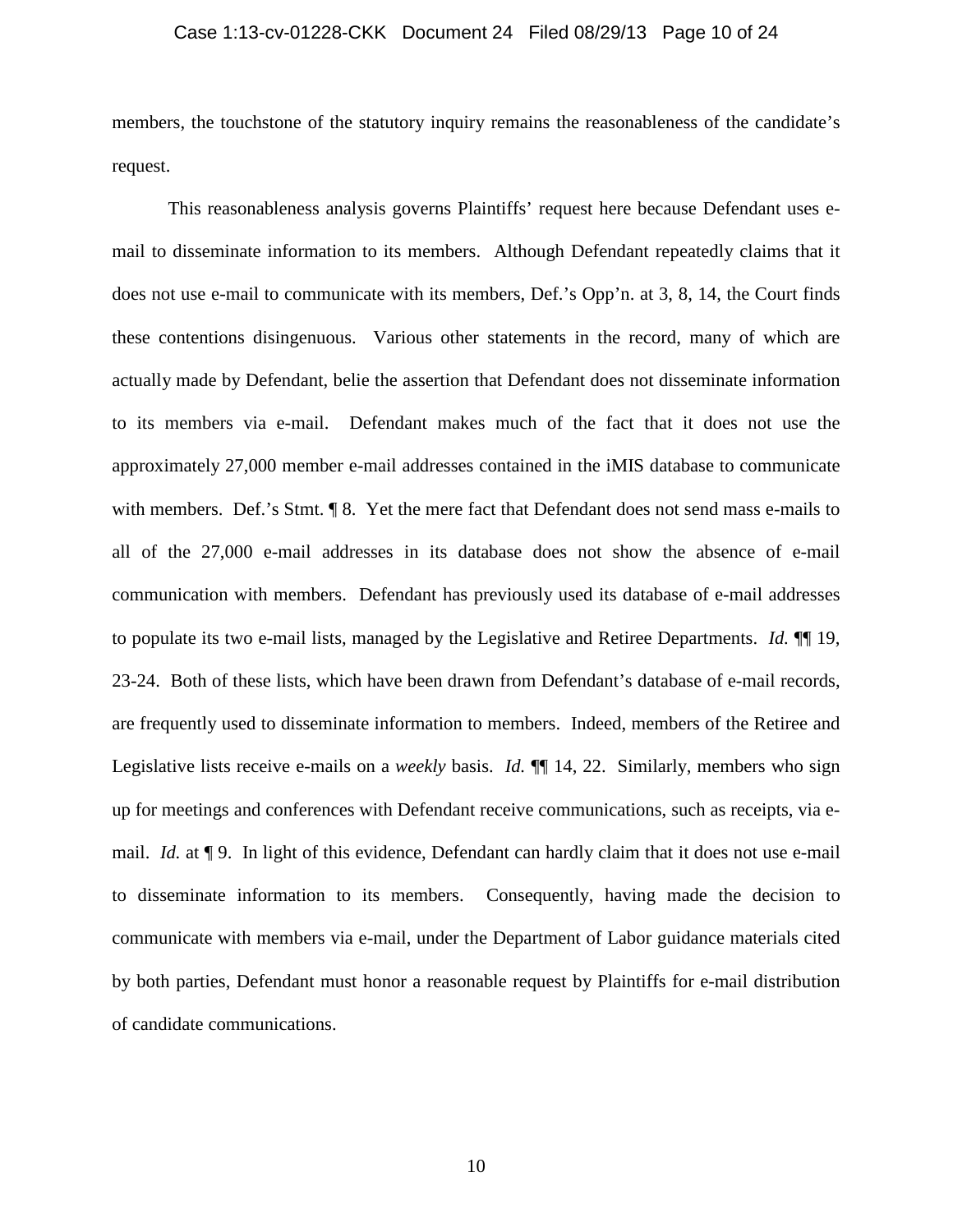## Case 1:13-cv-01228-CKK Document 24 Filed 08/29/13 Page 11 of 24

"Reasonableness does not have a bright line definition. What is reasonable varies with the circumstances." *Reich v. Local 30, International Brotherhood of Teamsters, Chauffeurs, Warehousemen, and Helpers of America*, 6 F.3d 978, 979 (3d Cir. 1993). Here, the Court must decide whether Plaintiffs' request is reasonable under the circumstances. Although there is limited case law on what constitutes a "reasonable request" pursuant to section 401(c), what precedent exists carries great weight and provides substantial direction here. In *International Organization of Masters, Mates & Pilots v. Brown*, 498 U.S. 466 (1991), the Supreme Court considered a similar factual scenario, albeit in a case that predates the Internet Age. In *Brown*, the plaintiff sought a preliminary injunction requiring the defendant union to mail out his campaign materials in advance of an upcoming union election. The union refused, arguing that the distribution request conflicted with an internal union rule against candidate mailings prior to nominating conventions. Rejecting this union rule as the basis for denying the candidate plaintiff's request, the Court held that such internal union policies, even if reasonable, should not factor into assessing the reasonableness of the candidate's request. "The language of the statute plainly requires unions to comply with 'all reasonable requests' and just as plainly does *not* require union members to comply with 'all reasonable rules' when making such requests." *Id.* at 475 (emphasis in original). In conducting the reasonableness analysis under section 401(c), the Court emphasized, the focus should be on the reasonableness of the candidate's request. "Section 401(c) simply prescribes a straightforward test: Is the candidate's distribution request reasonable?" *Id.* at 478.

In setting out the focus of the section  $401(c)$  inquiry, the Court also described factors relevant to determining the reasonableness of a candidate request under the provision. Rejecting the respondent union's arguments that the request was unreasonable, the Court held, "there is no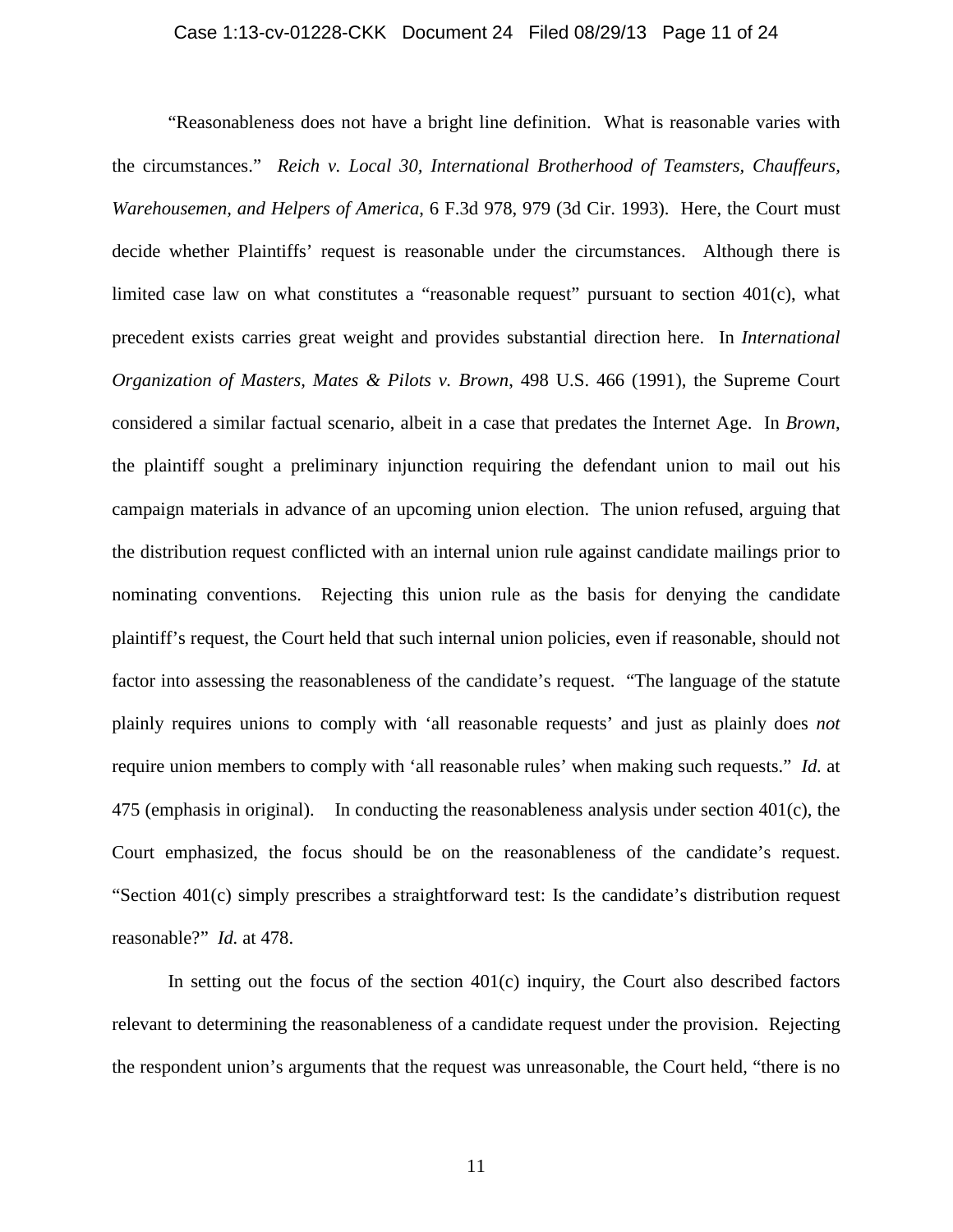#### Case 1:13-cv-01228-CKK Document 24 Filed 08/29/13 Page 12 of 24

basis for contending that the request was not 'reasonable' within the meaning of section 401(c). No question is raised about respondent's responsibility for the cost of the mailing or about any administrative problem in complying with his request." *Id.* at 475. The Court further stated that a candidate's distribution request could be unreasonable if "for example, [it] caused administrative or financial hardship to the Union or . . . discriminated against any other candidate." *Id.* at 478. Accordingly, the salient factors the *Brown* Court identified as relevant to the reasonableness inquiry include (1) any financial hardship suffered by the union, (2) any administrative burden imposed on the union, and (3) any discrimination against other candidates. $^{2}$ 

None of these circumstances exist here. First, Defendant has not pointed to any financial hardship it would suffer from complying with Plaintiffs' request. As an initial matter, the statute at issue requires candidates to pay the costs of distribution. *See* 29 U.S.C. §481(c) (requiring unions to "to distribute [campaign literature] by mail or otherwise at the candidate's expense"). Defendant has not identified any additional costs above and beyond those fees Plaintiffs have already agreed to pay. As already noted, in the Court's August 13, 2013 conference with the parties, Plaintiffs' counsel expressly agreed to assume any and all financial costs Defendant might sustain from complying with Plaintiffs' request, including payment to a third-party contractor who would oversee the mailing. *See* Transcript of Aug. 13, 2013 Conference Call at

l

<sup>2</sup> The *Brown* Court did not state whether these were the *only* factors that could render a request unreasonable, and presumably did not intend to impose such a limit. Nevertheless, this Court reads *Brown* as identifying the key factors that would most likely make a request unreasonable. Furthermore, because, as discussed *infra,* all of Defendant's reasons here for opposing Plaintiffs' request represent the sort of reasons rejected by the *Brown* Court as the basis for denying a section 401(c) distribution request, this Court need not resolve whether the reasonableness factors discussed by the *Brown* Court are exclusive.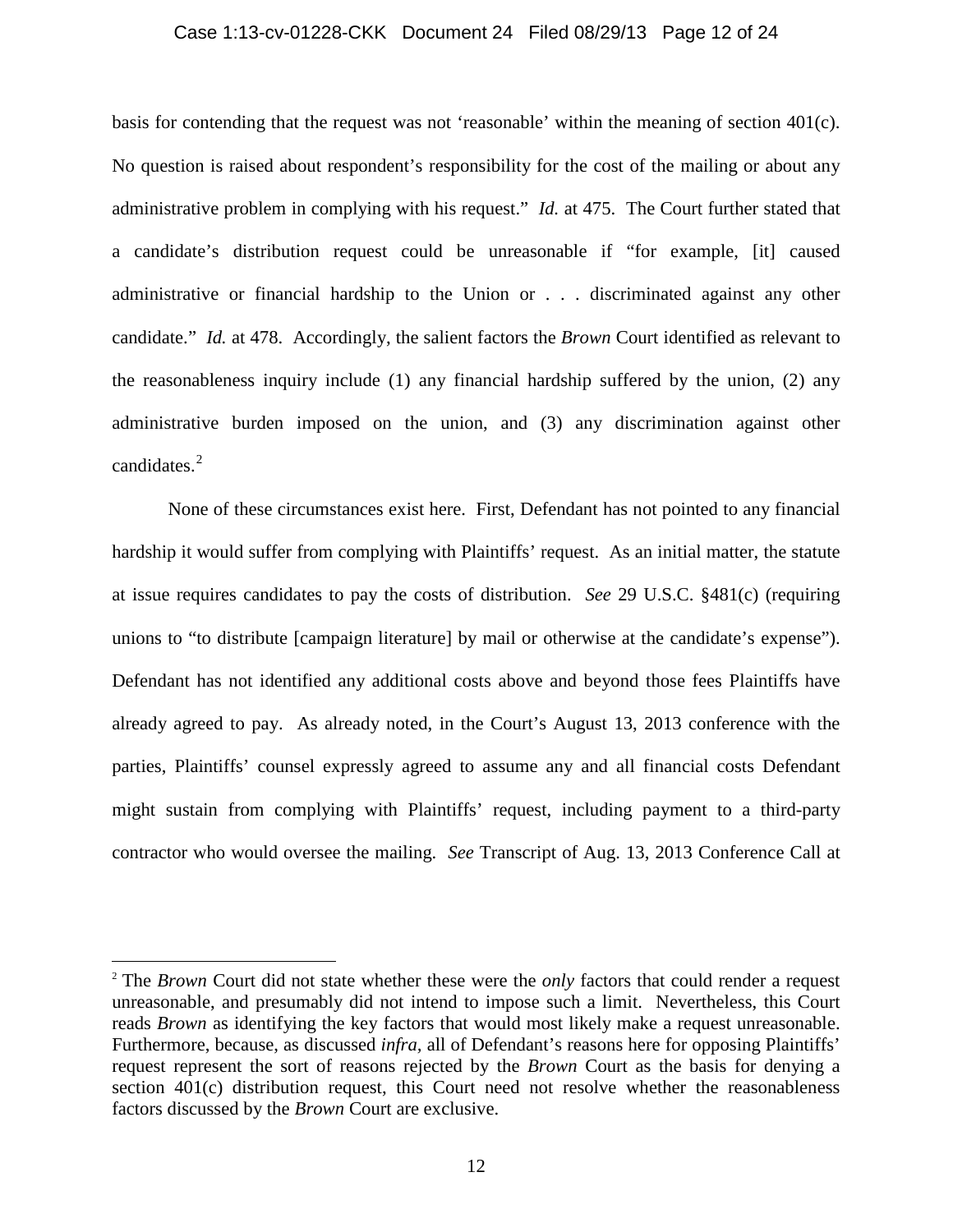19:9-16. Accordingly, Defendant can hardly claim that any financial burden of compliance with Plaintiffs' request renders the request unreasonable.

Similarly, Defendant has offered little evidence of any administrative burden imposed by Plaintiffs' request for a list of members as well as sub-lists containing categories of members. Defendant need not create a new database of e-mail addresses in order to comply with Plaintiffs' request. To be sure, and as as the Department of Labor materials recognize, a union is plainly "not required to create e-mail records that it does not presently have to accommodate a candidate's request." OLMS Union Officer Elections FAQ. Certainly a request by a candidate to create a new e-mail database where there is none *could* create an administrative burden on a union. On these grounds, a union (and a court) could reject the request as unreasonable under section 401(c). However, that is not the case here, where the database already exists, and has been previously used to compile lists used by Defendant for disseminating information to union members. Indeed, any claim of an administrative burden in compiling a list of e-mail addresses from the iMIS database is undercut by the fact that Defendant has previously used this database to populate e-mail lists. As previously noted, both the Retiree and e-Team list were at one point populated by using the iMIS database. Def.'s Stmt. ¶ 19, 23-24.

Admittedly, Defendant does state that "[t]he APWU has only limited ability to analyze or work with the data. It cannot sort the e-mail addresses by the date the member joined the Union, nor can it determine in most cases how the e-mail address was obtained." Def.'s Opp'n. at 4. Yet Plaintiffs are not asking for the Union to undertake this administrative burden. At most, Plaintiffs are requesting the opportunity to use the e-mail addresses Defendant has in its database, and for the opportunity to have this list separated out according to available categories, such as geography and job description. Indeed, Defendant notes that such a request would be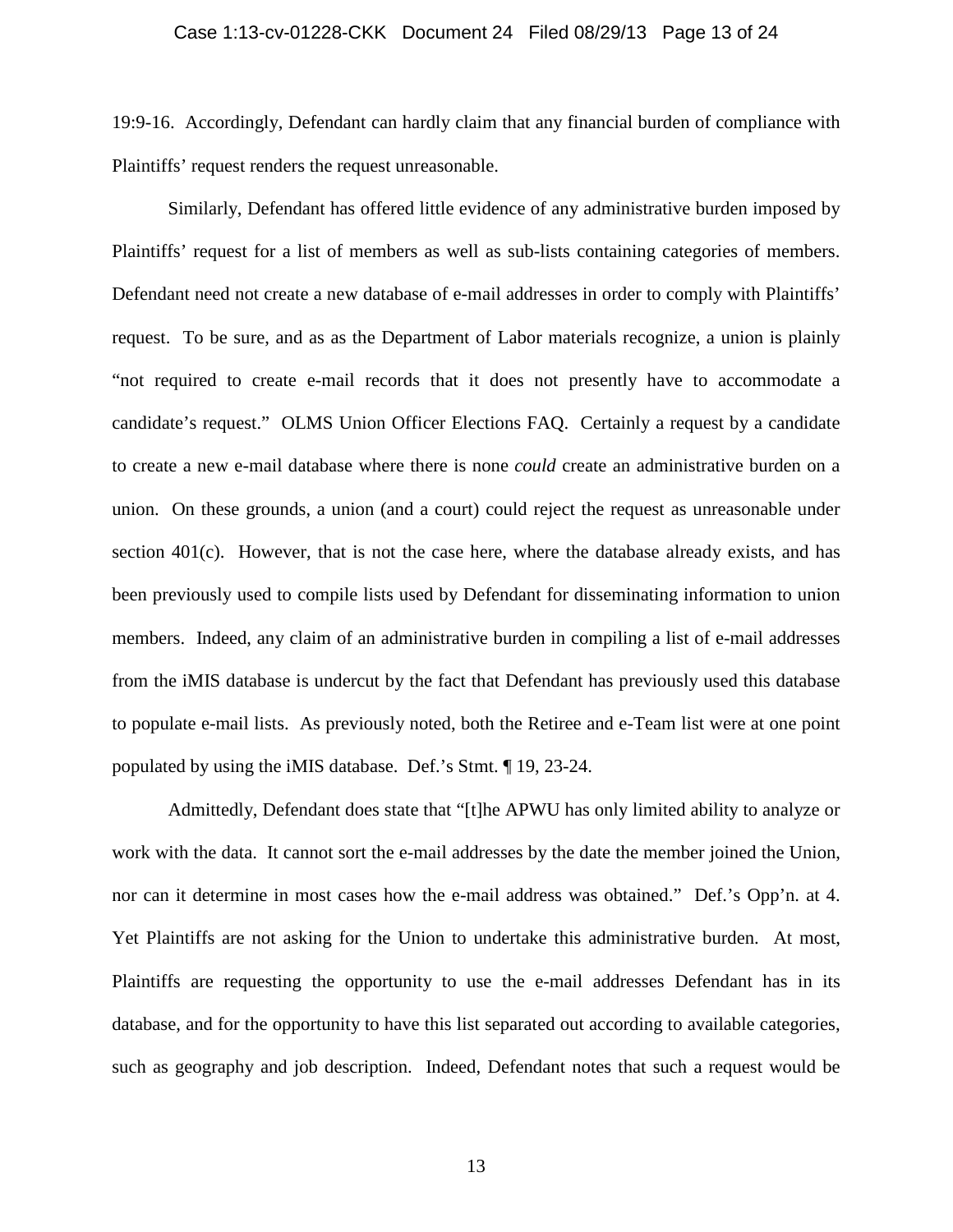## Case 1:13-cv-01228-CKK Document 24 Filed 08/29/13 Page 14 of 24

possible, stating that "[i]t could, but does not, segment the e-mail addresses by local, by state, and by craft." *Id.* at 4 n. 1; Def.'s Stmt., Cronk Decl.  $\parallel$  18 ("We can segment the addresses by local, by state organization, by craft, and by geographic location."). Moreover, Defendant's counsel admitted in the August 13, 2013 conference with the Court that compiling a list of emails from the database would not present an administrative burden. *See* Transcript of Aug. 13, 2013 Conference Call at 6:17-20 ("I think that it is possible electronically to cull from our database a list of e-mail addresses. I mean, I think that it can be done; I don't think that it is extremely time consuming.").

Plaintiffs do not bring themselves outside the scope of section 401(c) by requesting distribution to lists containing only portions of the union membership. Although section 401(c) does not specify whether a request to distribute materials to part of a union's membership renders a request unreasonable, the regulations interpreting the statute make clear that such a request is not *per se* unreasonable. Instead, such a request must be honored if practicable, an issue seemingly incorporated in the notion of an administrative burden. *See* 29 C.F.R. §452.68 ("Although section 401(c) specifies distribution to 'all members in good standing,' a labor organization must also honor requests for distribution of literature to only a portion of the membership if such distribution is practicable."). Here, Defendant and its counsel have readily admitted that such a request for partial distribution is practicable, noting the lack of an administrative burden in complying.

Moreover, even if Defendant does encounter any unforeseen administrative hurdles in culling a list of member e-mail addresses from the database or dividing the list into categories, Plaintiffs' counsel expressly agreed that Plaintiffs would assume the expenses incurred by Defendant in compiling a list of e-mails from the iMIS database. *See* Transcript of Aug. 13,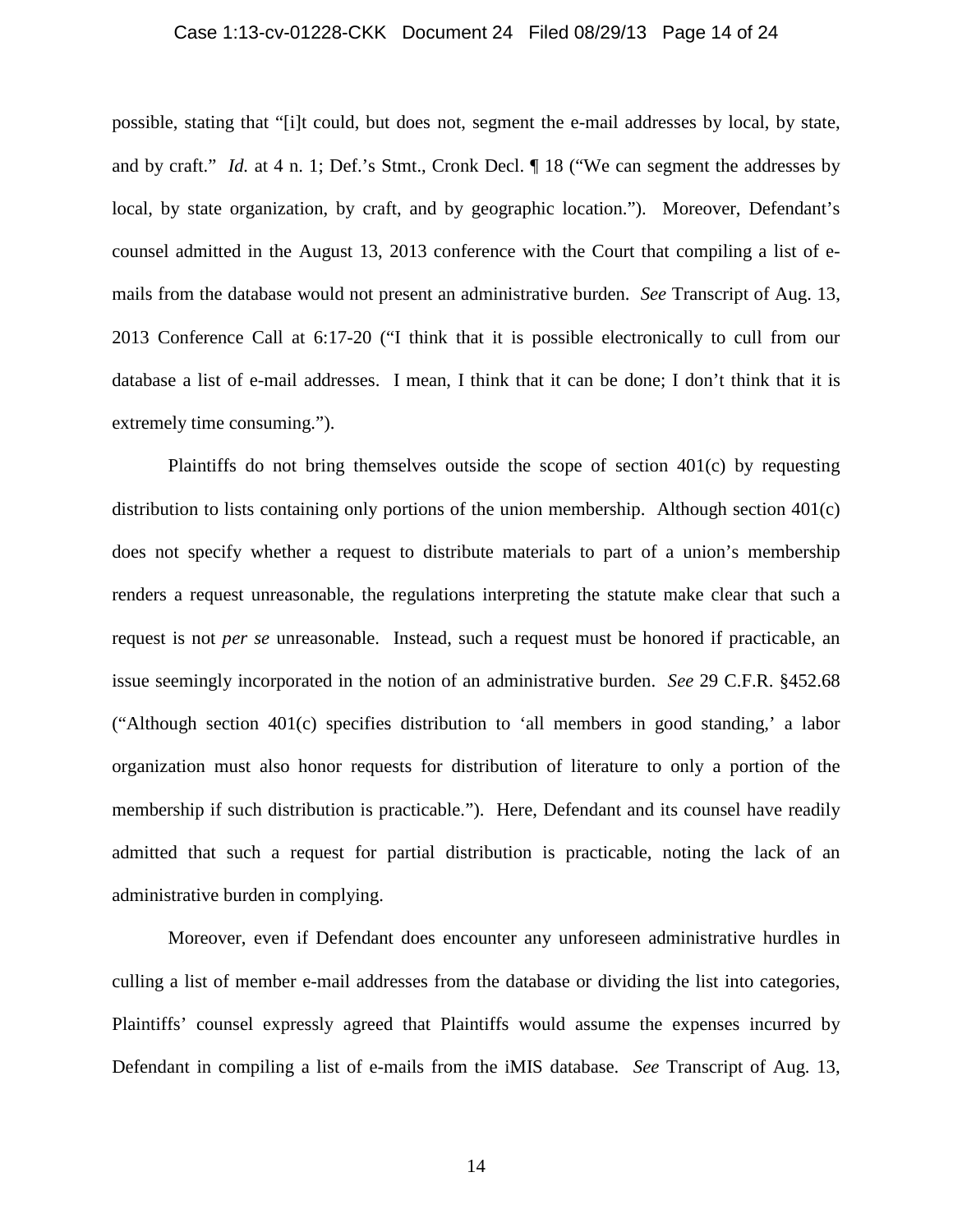## Case 1:13-cv-01228-CKK Document 24 Filed 08/29/13 Page 15 of 24

2013 Conference Call at 19:9-16. Taken together, these facts mitigate any concerns regarding Defendant's administrative burden in complying with Plaintiffs' request here.

As an additional note, while the administrative burden of repeated requests to send e-mail communications might render a future request unreasonable, there is no evidence in the record that Plaintiffs' request – as currently stated – will reach this threshold. The mere possibility that some future request by Plaintiffs might be unreasonable does not render Plaintiffs' current request to send e-mail communications prior to the upcoming election unreasonable. Nevertheless, should Plaintiffs ultimately engage in repeated requests for e-mail communication such that they begin to impose an administrative burden on Defendant that cannot be lessened by passing financial costs onto Plaintiffs, these requests could ultimately be unreasonable, and are not covered by this preliminary injunction. *See* OLMS Union Officer Elections FAQ ("Q14: Is there a limit on how often a candidate can send out campaign material via e-mail versus regular mail? A14: A request to distribute campaign material using either e-mail or regular mail is the same: the union must comply with all reasonable requests and the candidate must bear the cost.")

Finally, there is no argument that Plaintiffs' request is unreasonable because it would result in discrimination against other candidates. Although Plaintiffs are the ones seeking this injunction, this injunction would also require the union to honor reasonable requests by all candidates to have their candidate communications distributed via e-mail. Indeed, if Defendant failed to honor these requests by other candidates, it would find itself in violation of a different portion of section 401(c), which requires that "whenever such labor organization or its officers authorize the distribution by mail or otherwise to members of campaign literature on behalf of any candidate . . . similar distribution at the request of any other bona fide candidate shall be made by the labor organization . . . ." 29 U.S.C. §481(c).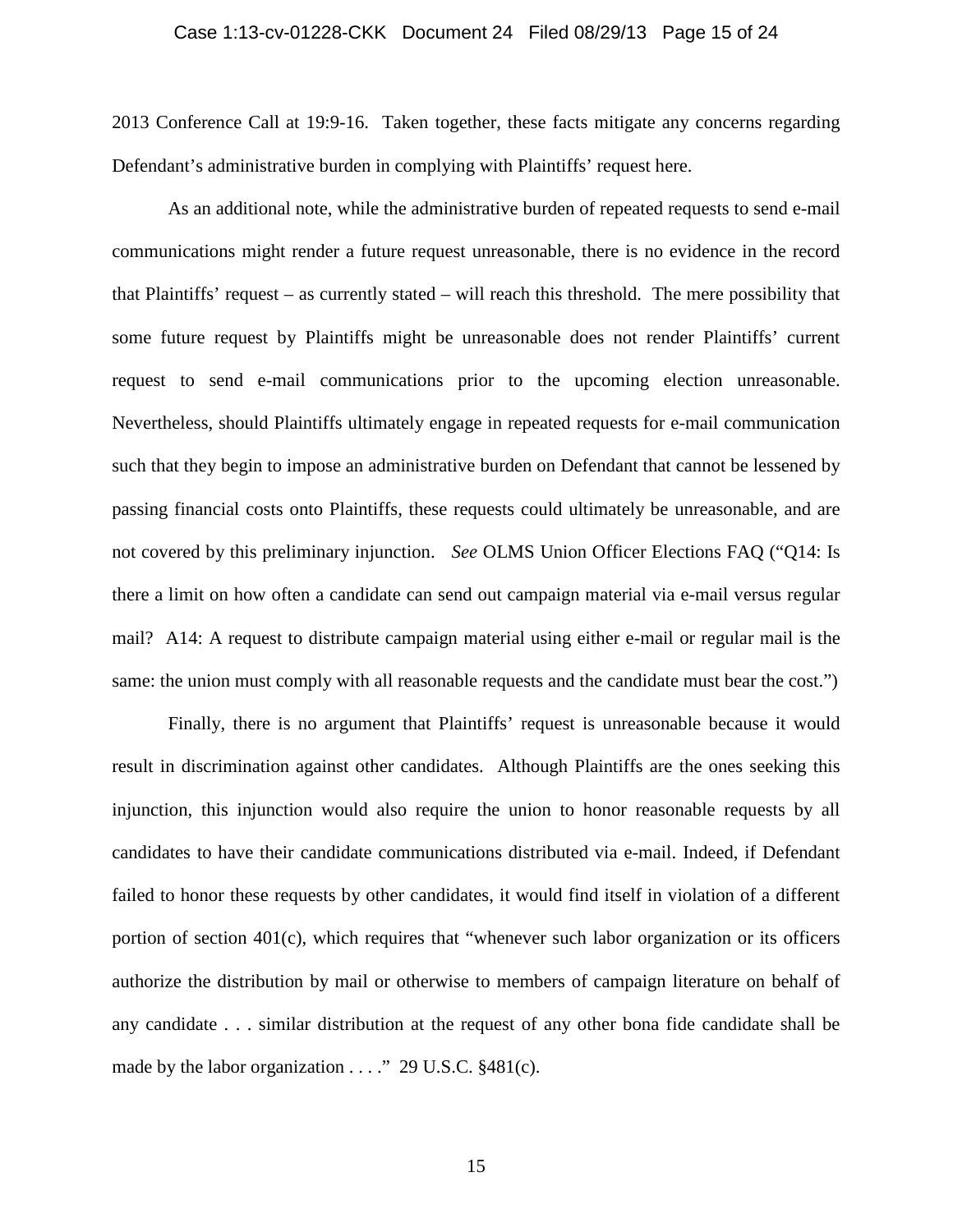## Case 1:13-cv-01228-CKK Document 24 Filed 08/29/13 Page 16 of 24

Rather than relating to the factors identified by the *Brown* Court as relevant to the reasonableness inquiry, the reasons offered by Defendant for opposing Plaintiffs' request represent the sort of union policies and rules that the *Brown* Court rejected as the basis for denying a request under section 401(c). Defendant's reasons for refusing Plaintiffs' distribution request can be seen as internal union rules and policies, which, under *Brown*, should not be the focus of the reasonableness inquiry under section 401(c), even if themselves reasonable.

First, Defendant argues that it should not be forced to comply with Plaintiffs' request because as a union of postal workers, it has "a strong affinity for the U.S. Mail" and "[m]any of its members and many of its union leaders oppose the use of e-mail for sending union communications." Def.'s Opp'n. at 3. While the Court understands and appreciates Defendant's ideological reasons for refusing to distribute Plaintiffs' materials via e-mail, *Brown* makes clear that such internal union policies should not be the focus of the section 401(c) reasonableness inquiry. As the Court there noted, "[t]he text, structure, and purpose of Title IV of the LMDRA all support the conclusion that our inquiry should focus primarily on the reasonableness of the candidate's request rather than on the reasonableness of the Union's rule . . . ." *Brown*, 498 U.S. at 475. Here, Defendant's unwillingness to send candidate communications amounts to a de facto rule akin to the rule in *Brown*. Indeed, just as the union in *Brown* refused to send candidate materials prior to the nominating convention, here Defendant seeks to prohibit candidate communications via e-mail prior to an election. Accordingly, in keeping with the Supreme Court's decision in *Brown*, this Court must focus its attention *not* on the reasonableness of a rule by a postal worker union to prohibit candidate communications through e-mail, but rather on the reasonableness of a request by a union candidate to use an e-mail list of union membership for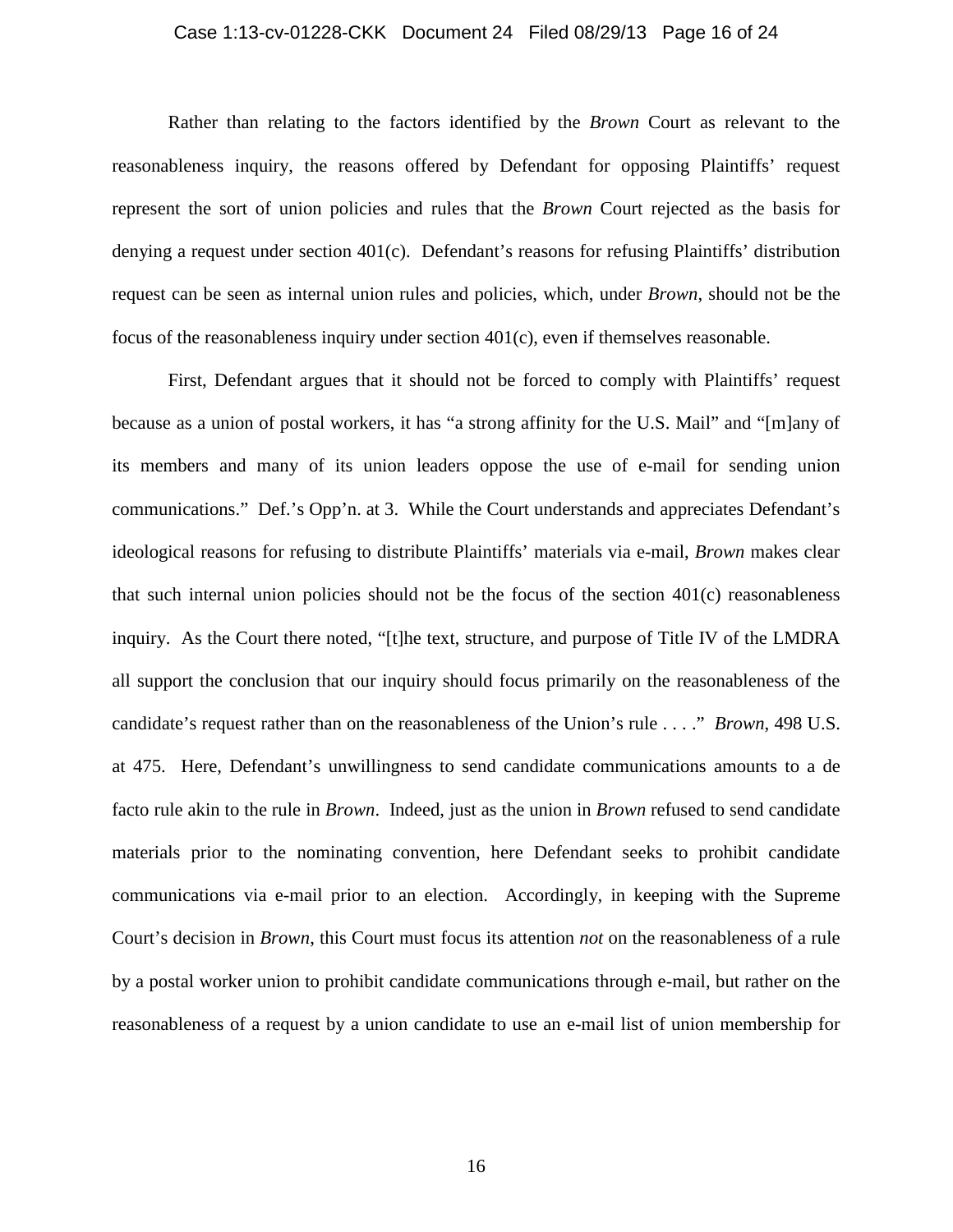### Case 1:13-cv-01228-CKK Document 24 Filed 08/29/13 Page 17 of 24

pre-election communications. Consequently, this reason does not justify denying Plaintiffs' request. $3$ 

The same can be said of Defendant's argument that allowing candidate e-mails to be sent via the e-Team list would be damaging to the work of the APWU Legislative Department. Defendant argues that allowing Plaintiffs to send their candidate communications to those union members on the e-Team list would cause members to unsubscribe from the list and undermine its efficacy as a tool for legislative action. As an initial matter, this argument does not affect Plaintiffs' use of the larger database, and only applies to the smaller e-Team list. Consequently, it only applies to a portion of Plaintiffs' request. In considering this argument, the Court finds that it falls closer to the internal rules rejected by the Court in *Brown* than the sort of administrative burden that could render the request unreasonable. Here, the union has a rule against providing access to its legislative e-mail list for non-legislative matters. The union would prefer not to use this list for candidate e-mails. Under *Brown*, however, the reasonableness of this internal policy is irrelevant, and the union must point to some administrative or financial burden imposed by the request in order to render it unreasonable.

Furthermore, even taking Defendant's arguments about allowing Plaintiffs' to use the e-Team list at face value, this preliminary injunction shows sensitivity to Defendant's concerns regarding the e-Team list. Plaintiffs are merely asking that their e-mails be sent to the addresses

<sup>&</sup>lt;sup>3</sup> As an additional matter, the Court expresses some skepticism about Defendant's repeated assertion that its membership is vigorously opposed to e-mail communication. As discussed, *supra*, the use of e-mail by APWU's Legislative and Retiree Departments reveals that the union is amenable to using e-mail when such communication would prove useful. Indeed, Defendant admits that e-mail is the "preferred method" for communicating in such scenarios. Def.'s Opp'n. at 8. Such an admission appears to conflict with Defendant's other statements regarding a general opposition to e-mail. Nevertheless, the truth of Defendant's claim does not affect the Court's analysis here, as such internal policies do not determine the reasonableness of a candidate's request.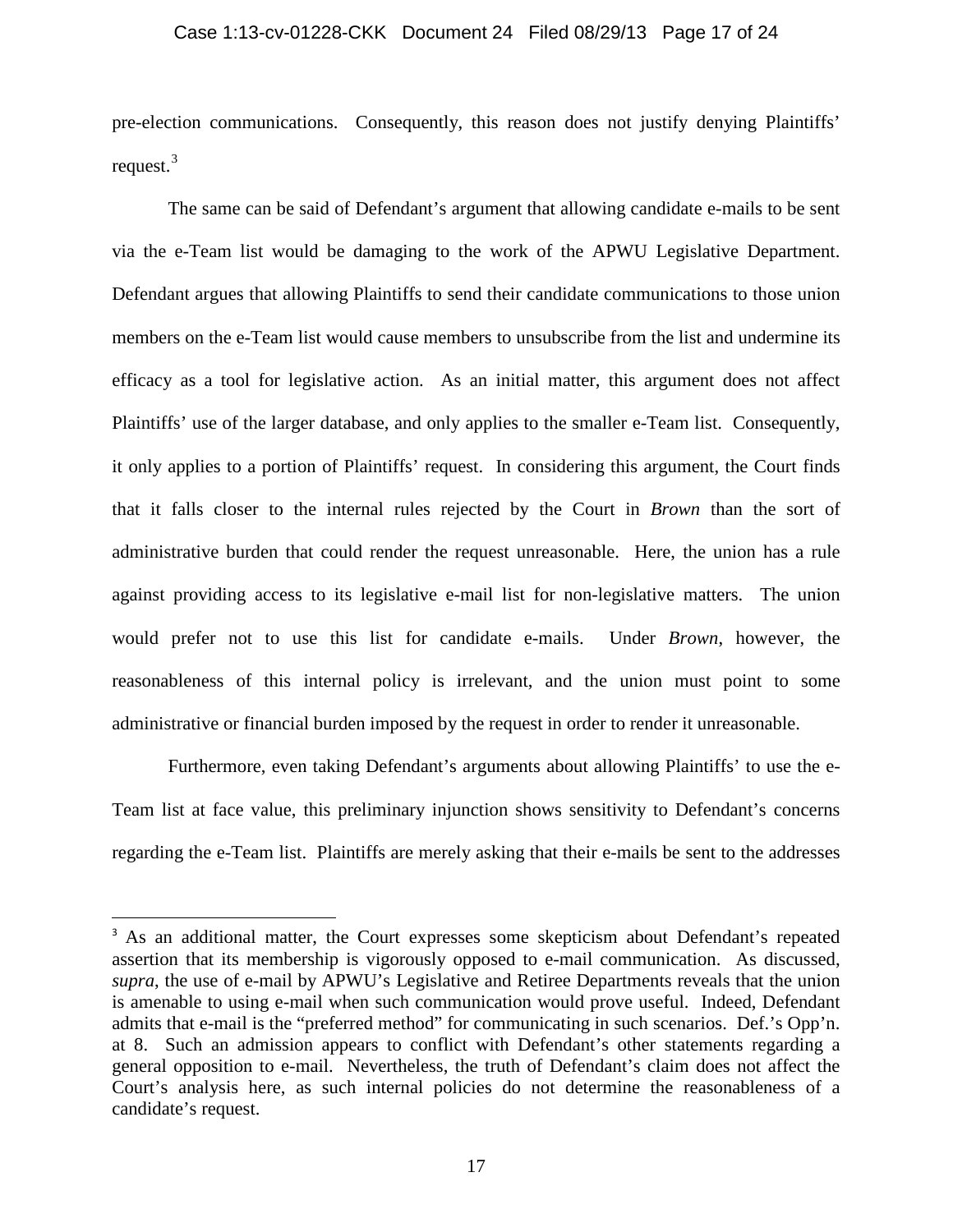## Case 1:13-cv-01228-CKK Document 24 Filed 08/29/13 Page 18 of 24

on the list, not that their candidate e-mails be couched within APWU legislative alert e-mails. Defendant is surely entitled to insist that these candidate e-mails be distinguished from e-mails sent for the purpose of e-Team's Legislative action proposals. Furthermore, Defendant could (as it has done in the past) give e-mail recipients the option of unsubscribing from candidate e-mails without at the same time removing them from the APWU's e-Team list. Def.'s Opp'n, Decl. of Myke Reid  $\parallel$  6. In this way, Plaintiffs' rights under section 401(c) can be accommodated without undermining the efficacy of Defendant's legislative action list.

Defendant's argument that Plaintiffs already have alternative means of campaigning at their disposal similarly does not affect the result here. "[I]n union elections, as in political elections, it is fair to assume that more, rather than less, freedom in the exchange of views will contribute to the democratic process." *Brown*, 498 U.S. at 477. Here Plaintiffs seek to provide union voters with additional information through e-mail. The fact that they may have other available avenues for reaching voters does not affect the reasonableness of their request for distribution via e-mail.

In a similar vein, Defendant argues that because non-incumbent candidates have won APWU elections in the past, Plaintiffs do not need access to e-mail distribution in order to successfully overcome any electoral advantage associated with incumbency. As an initial matter, the weight of this evidence is disputed, as Plaintiffs point out various reasons to question Defendant's assertions about the relative success of non-incumbent candidates. Pl.'s Reply at 7- 9. Furthermore, evidence of non-incumbent success is irrelevant to the reasonableness analysis under section 401(c). In *Brown*, the Court noted the special concern underlying section 401(c) and the rest of Title IV of the LMRDA. "The statutory guarantees [in Title IV of the LMRDA] are specifically designed to offset the 'inherent advantage over potential rank and file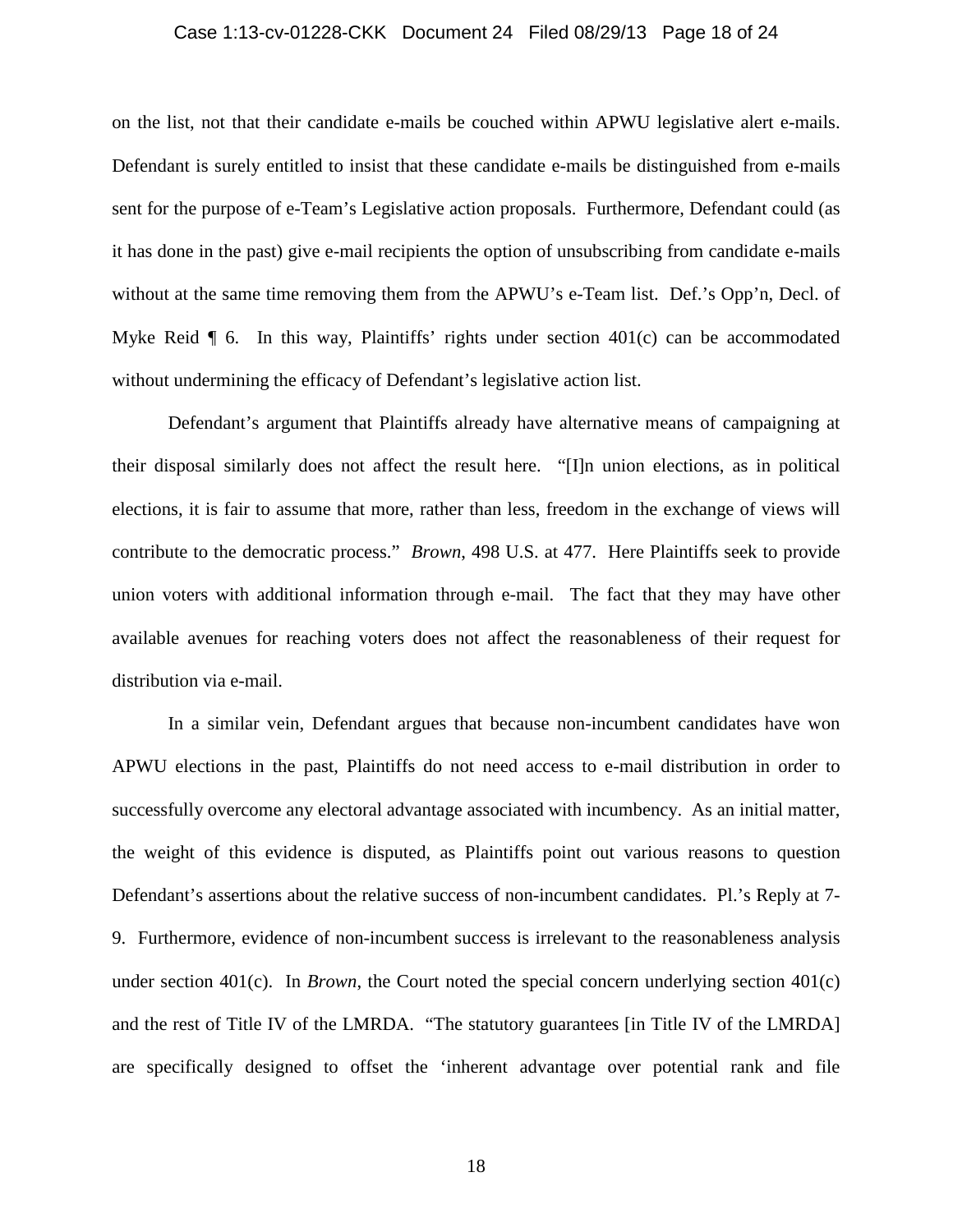### Case 1:13-cv-01228-CKK Document 24 Filed 08/29/13 Page 19 of 24

challengers' possessed by incumbent union leadership." *Brown*, 498 U.S. at 476 (quoting *Wirtz v. Glass Bottle Blowers*, 389 U.S. 463, 474 (1968)). Here, the statutory requirement that unions comply with all reasonable requests for distribution does not hinge on whether incumbents have had previous success. Rather, concerned with the advantages incumbents typically enjoy in union contests, Congress guaranteed candidates an "unqualified" right. *Id.* at 476. By adopting this provision, Congress has already made a decision that non-incumbents suffer from structural disadvantages. It is not for this Court to revise this judgment in this specific context, based merely on disputed evidence concerning the success of non-incumbents in previous APWU elections.

Accordingly, because Plaintiffs' request for distribution of their campaign literature via email is reasonable, and because Defendant uses e-mail to disseminate information to its members, the Court concludes that Plaintiffs are likely to succeed on the merits of their claim under the LMRDA.As the Supreme Court has made clear, section 401(c) provides union candidates an extremely broad right. "Unlike the member's right to run for union office, which is created by  $§401(e)$  and made expressly subject to the 'reasonable qualifications uniformly imposed' by the Union, and unlike the member's speech and voting rights, which are governed by sections of the LMRDA such as  $\S$  101(a)(1) and 101(a)(2), 29 U.S.C.  $\S$  411(a)(1) and  $411(a)(2)$ , and are made 'subject to reasonable rules' in the union constitution, the § 401(c) right is unqualified. . . . Congress gave this right pertaining to campaign literature a *special status* that it did not confer upon other rights it granted to union members." *Id.* at 475-76 (emphasis added). Given the facts here, this broad right entitles Plaintiffs to have their campaign literature sent via e-mail to Defendant's members.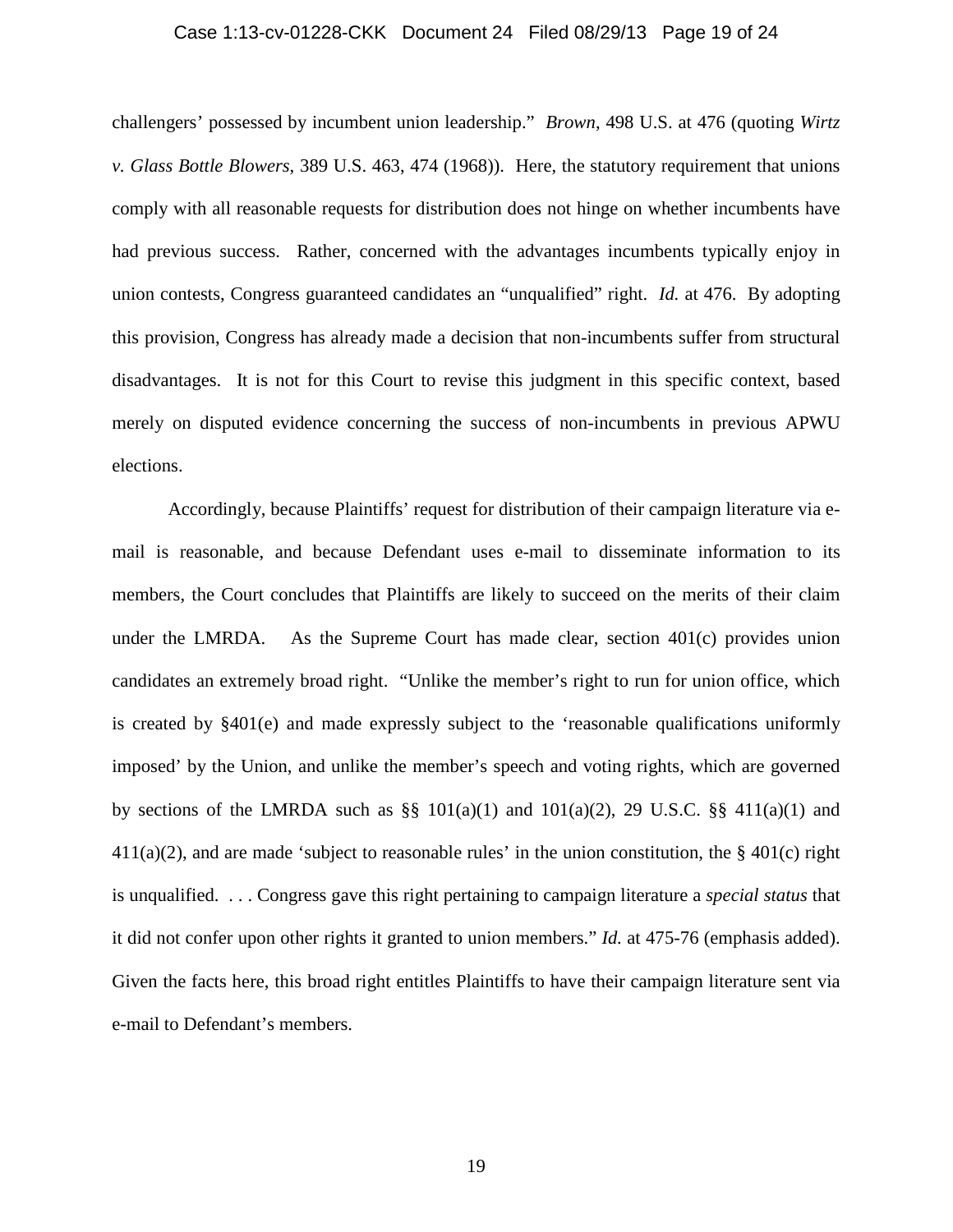## B. Irreparable Injury

Plaintiffs argue that Defendant's refusal to comply with their request to e-mail candidate communications to members exposes them to irreparable injury. The Court agrees. In order to establish irreparable harm, a plaintiff must show that its injury is "great, actual, and imminent." *Hi–Tech Pharmacal Co. v. U.S. Food & Drug Admin*., 587 F.Supp.2d 1, 11 (D.D.C. 2008). The plaintiff must also "demonstrate that irreparable injury is *likely* in the absence of an injunction." *Winter*, 555 U.S. at 22 (emphasis in original).

Here, Plaintiffs have shown a likelihood of irreparable injury in the absence of an injunction. As discussed, *supra*, Plaintiffs will have their statutory right to communicate with members of the union curtailed in the absence of a preliminary injunction, preventing them from communicating inexpensively and effectively with a significant segment of the union's electorate. Such limitations on their right to communicate with union members will no doubt limit their ability to run their campaigns in a manner they view as effective. Defendant points to other forms of communication available to Plaintiffs, such as the mailing of Plaintiffs' campaign letter, candidate statements in the APWU magazine and on the APWU website, as well as Plaintiffs' own campaign webpages, Facebook pages, and Twitter accounts. Def's. Opp'n. at 15. Nevertheless, denial of Plaintiffs' request here would deprive them of an inexpensive and affirmative way to contact a vast section of the union's voters. Aside from the candidate letter sent to APWU members, the other forms of communication are passive, requiring voters to affirmatively seek out information about candidates. By contrast, e-mail communication would provide an inexpensive way for Plaintiffs to reach out to voters, offering an active and arguably more useful form of campaigning. E-mail also offers the opportunity to reach voters who cannot be reached by other means, such as in-person campaigning. *See, e.g.,* Pl.'s Reply, Second Affidavit of Mark Dimondstein at ¶ 7 (noting that retiree members of the union cannot be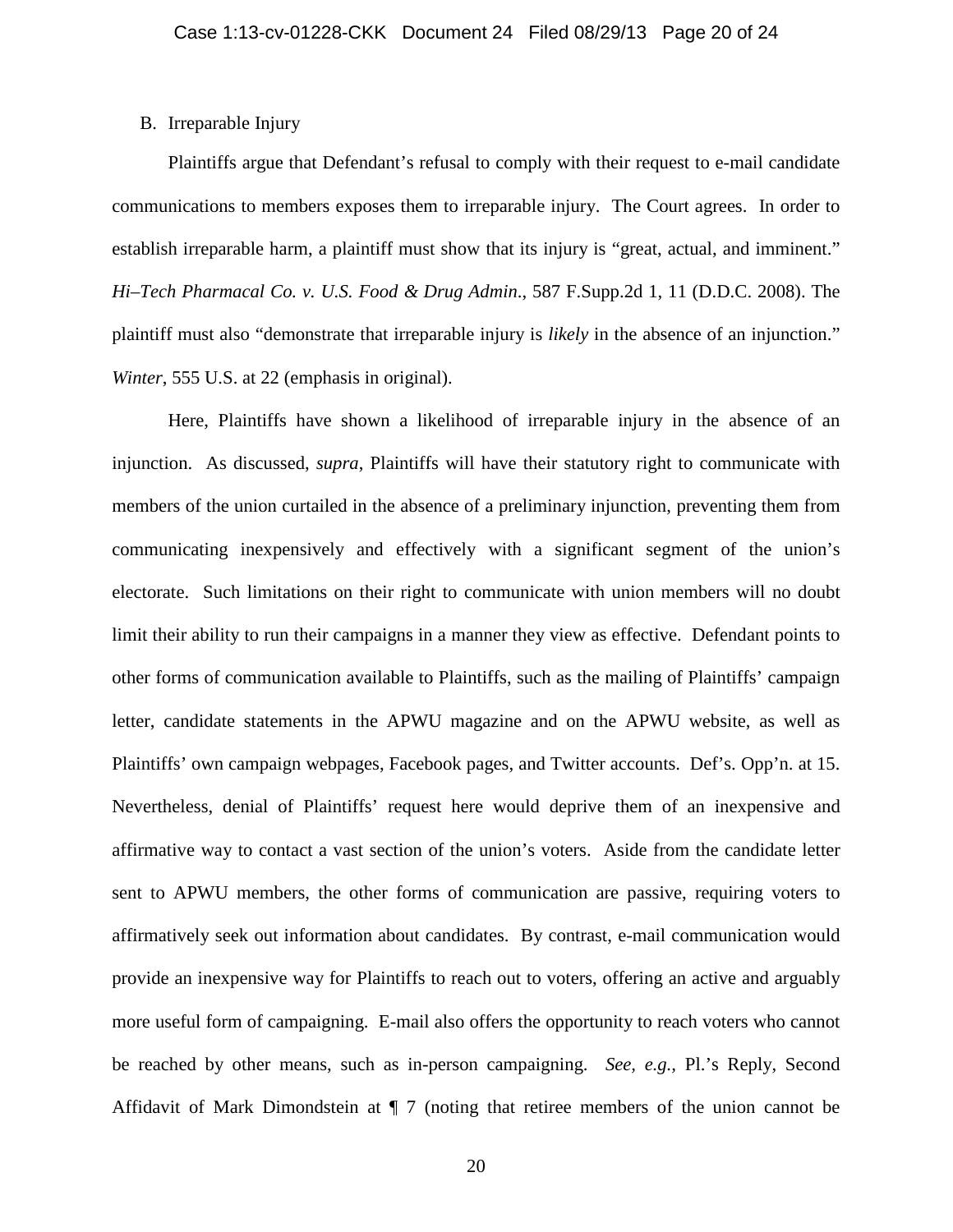## Case 1:13-cv-01228-CKK Document 24 Filed 08/29/13 Page 21 of 24

reached by campaigning at postal workplaces). As the Secretary of Labor's Interpretive Guidelines for the conduct of union elections note, "Each candidate may choose his own ways of campaigning for election according to his own ingenuity and resources. For example, some candidates . . . may want to appeal directly to the membership or parts thereof in an effort to influence particular constituencies." 29 C.F.R. § 452.68. Accordingly, depriving Plaintiffs' of their statutory right to communicate with voters via e-mail could drastically affect their ability to run an effective campaign.

Plaintiffs have no adequate remedy at law for the injury to their ability to run an effective campaign, as the LMDRA does not provide for recovery of damages for violations of section 401(c). The only other remedy available to Plaintiffs for violation of their rights under section 401(c) is a post-election complaint under section 402 of the LMRDA seeking an order overturning the election. As other judges of this court have noted, "[t]he machinery set forth in Section 402 which provides for the filing of a complaint with the Secretary of Labor, who after investigation and finding of probable cause may sue to set aside the election, is cumbersome, doubtful, and calls for delay. It is not an adequate remedy for the wrongs which plaintiff is presently suffering." *Yablonski v. United Mine Workers of America*, 305 F.Supp. 868, 871-72 (D.D.C. 1969).

Indeed, showing the extent to which a violation of section 401(c) results in an irreparable injury, courts uniformly, and often without any significant discussion, grant preliminary injunctions in cases challenging failure to honor requests to distribute candidate communications. *See, e.g., Brown v. Lowen*, Civ. No. HAR-88-1994 (D.Md. July 26, 1988), *aff'd sub nom, Int'l Organization of Masters, Mates & Pilots v. Brown*, 498 U.S. 466 (1991) (granting preliminary injunction without any discussion of irreparable injury); *Mims v. Teamsters Local No. 728,* 821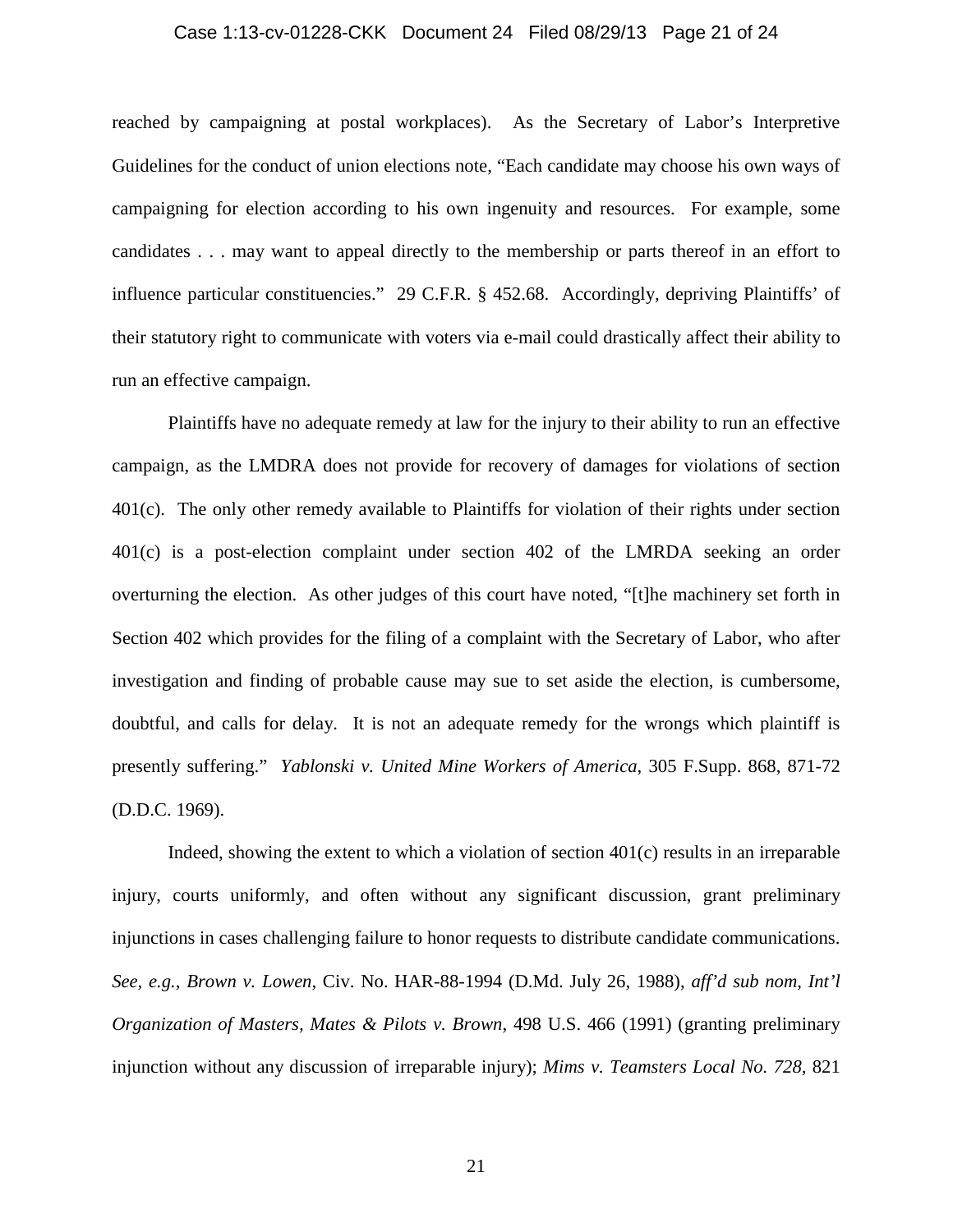### Case 1:13-cv-01228-CKK Document 24 Filed 08/29/13 Page 22 of 24

F.2d 1568, 1569 n.5 (11th Cir. 1987) (noting that the district court concluded "that [plaintiff] and the Local 728 membership would suffer irreparable harm if injunctive relief were withheld"). *See also Guzman v. Local 32B-32J, Service Employees Intern. Union*, 1995 WL 562187 at \*3 (S.D.N.Y. Sept. 21, 1995), *appeal dismissed as moot*, 72 F.3d 260 (2d Cir. 1995) (finding, without discussion, potential irreparable harm to candidate for union's failure to provide equal access to distribution); *Johnson v. Local 1199, Hosp. & Health Care Employees Union*, 1986 WL 166 at  $*4$  (S.D.N.Y. Jan. 31, 1986) ("As for the requisite element of irreparable harm, it follows necessarily from the facts that the union elections will take place in March 1986, and that campaign literature, if it is to be effective at all, must be mailed to the membership in February.")

Consequently, given the harm to Plaintiffs' ability to campaign effectively in the absence of a preliminary injunction, the Court concludes that Plaintiffs have satisfied the irreparable harm requirement.

# C. Balance of Equities and Public Interest

Finally, a plaintiff seeking a preliminary injunction must establish that the balance of the equities tips in its favor, and that an injunction would be in the public interest. *Winter*, 555 U.S. at 20. The balance of equities in this case favors Plaintiffs, as there is no significant possibility of injury to Defendant from the grant of a preliminary injunction. Despite its protestations, the AWPU *does* use e-mail to communicate with its members, casting doubt on its claims of ideological injury. Def.'s Stmt. ¶¶ 19, 23-24. In addition, as discussed, *supra*, Defendant can comply with Plaintiffs' request without compromising the effectiveness of its legislative action e-mail list. Furthermore, there is no financial cost to the union of complying with Plaintiffs' request, as Plaintiffs' have agreed to assume all costs associated with the mailing. Transcript of Aug. 13, 2013 Conference Call at 19:9-16. Moreover, as Plaintiffs point out, a preliminary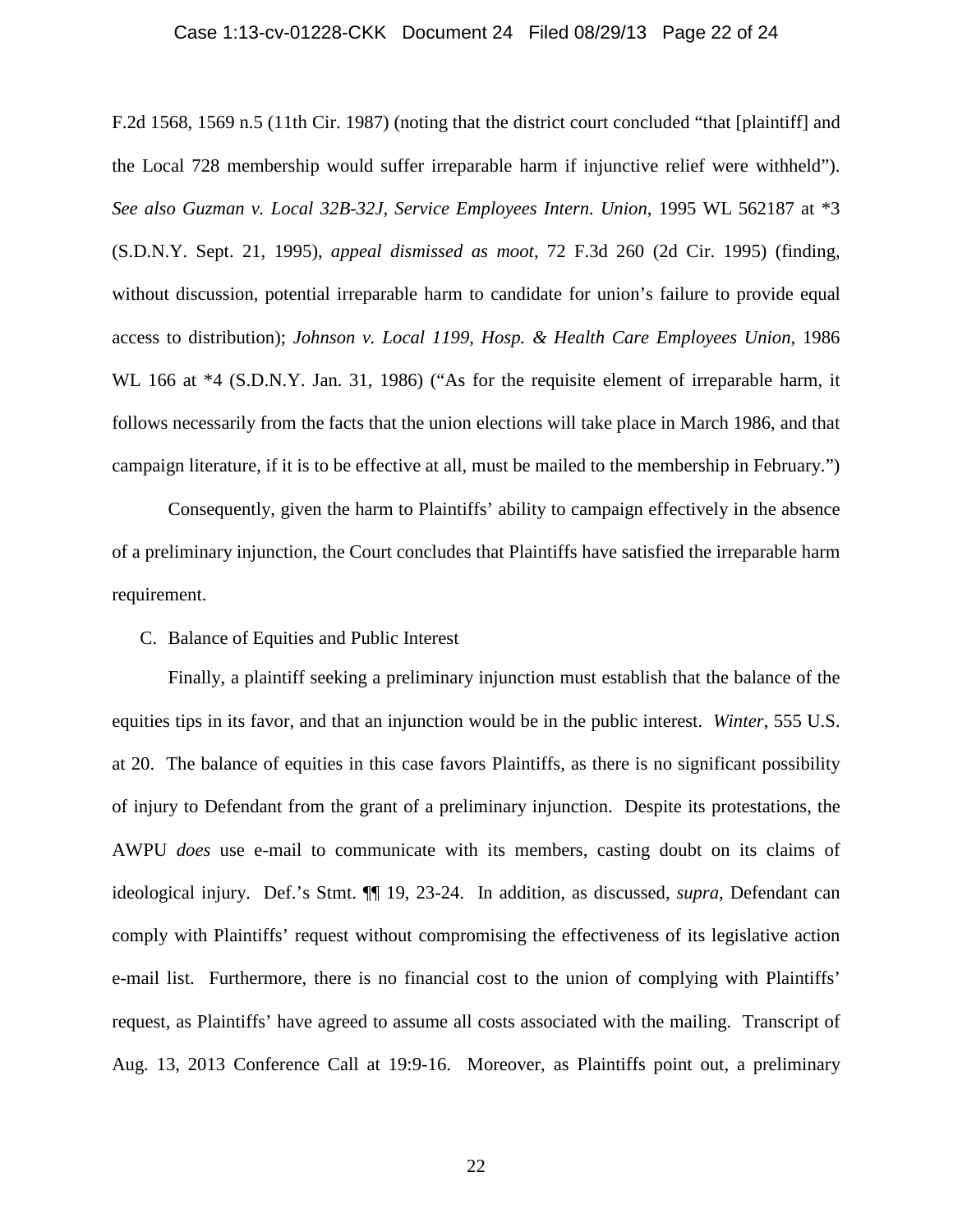## Case 1:13-cv-01228-CKK Document 24 Filed 08/29/13 Page 23 of 24

injunction would spare both APWU and its membership a lengthy and costly post-election lawsuit seeking to overturn the election under section 402. Pl.'s Reply at 15.

Furthermore, an injunction would serve the public interest by vindicating principles of union democracy. "[T]he public interest in fair union elections as expressed in the [LMRDA] is clearly on the side of injunctive relief." *Yablonski*, 305 F.Supp. at 872. *See also United Steelworkers of America v. Sadlowski*, 457 U.S. 102, 113 (1982) (noting the "interest in fostering vigorous debate during [union] election campaigns"). Although they recognize this important public interest, Defendants argue that the simultaneous interference with internal union affairs from an injunction would be contrary to the public interest. However, while this argument may carry weight with other provisions of the LMRDA, it is unpersuasive in the context of section 401(c). As the Supreme Court noted in *Brown*, section 401(c) represents a clear intent to interfere with union affairs in order to uphold principles of union democracy. *See Brown*, 498 U.S. at 478 ("The policy of avoiding unnecessary intervention into internal union affairs is reflected in several provisions of the LMRDA . . . These expressions of respect for internal union rules are notably absent in 401(c)."). *See also Wirtz*, 391 U.S. at 496 ("congressional concern to avoid unnecessary intervention was balanced against the policy expressed in the [LMRDA] to protect the public interest by assuring that union elections would be conducted in accordance with democratic principles."). Accordingly, both the balance of equities and the public interest favor injunctive relief for Plaintiffs here.

## **IV. CONCLUSION**

For the foregoing reasons, the Court concludes that Plaintiffs are entitled to a preliminary injunction requiring Defendant to distribute, at Plaintiffs' expense, their candidate communications to the full list of member e-mail addresses stored by Defendant, as well as subparts of this list practically accessible by Defendant, prior to the mailing of ballots in the